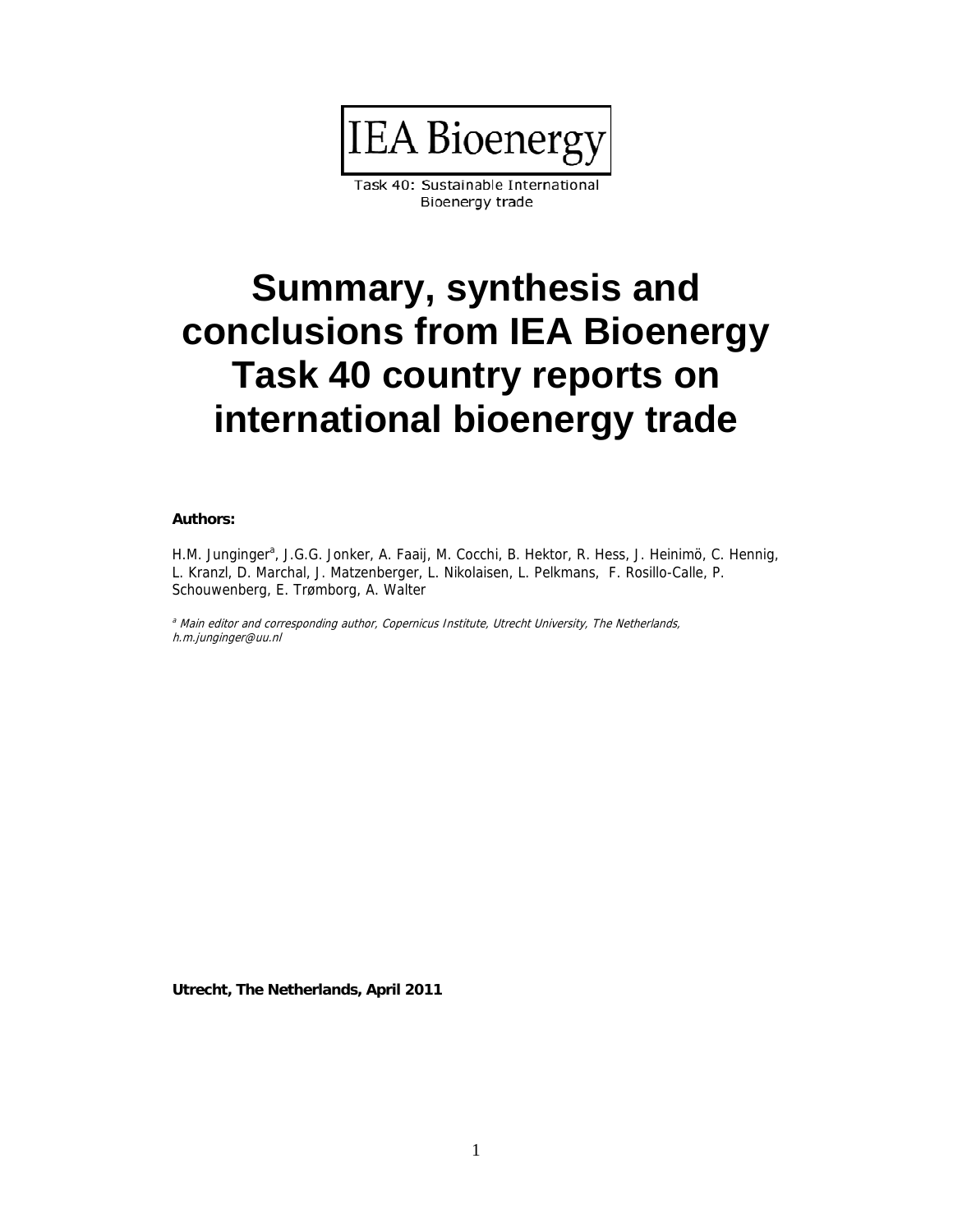## **1. Introduction and objective**

In line with other activities of IEA Bioenergy Task 40, this paper focuses on recent developments in international bioenergy trade. The IEA Bioenergy Task 40 - Sustainable International Bioenergy Trade – Securing Supply and Demand- was established under the International Energy Agency (IEA) Bioenergy Implementing Agreement in December 2003. Essential drivers for bioenergy consumption are security of supply, economics, environmental (GHG mitigation and other) and development at large especially for developing countries. The development of well-functioning international bioenergy markets is expected to be essential for the utilization of bioenergy potentials worldwide. In recent years, the trade flows expanded and the market became more international. Main commodities traded are bioethanol, wood pellets, biodiesel and vegetable oils (as feedstock for biodiesel), and forestry and agricultural products.

This trade occurs at significant scales in national, regional and global energy markets, already indicated by Junginger et al. [6]. The future vision of IEA bioenergy Task 40 for global bioenergy trade is that it will develop into a "global commodity market" which will secure supply and demand in a sustainable way. The driving force behind the expansion in bioenergy is the potential it holds in providing an affordable and practical renewable source of energy for climate change mitigation, energy security, and rural development.

As mentioned by Junginger et al. ([6, 24], the development of the international bioenergy market is hampered by the different trade barriers, poor statistical coverage, sustainability issues, indirect trading and the small trade volumes. One of the explicit aims of Task 40 is to investigate developments in international bioenergy trade and exchange national experiences. To this end, the member countries of Task 40 have written individual country reports covering among others biomass production, renewable energy policies, and international bioenergy trade. At the time of writing (end of 2010), Task 40 member countries were Austria, Belgium, Brazil, Denmark, Finland, Germany, Italy, Japan, the Netherlands, Norway, Sweden, the United Kingdom and the United States of America<sup>A</sup>. All country reports are available on the Task 40 website [7] – [18].

This paper is presenting a summary, synthesis and conclusions of these country reports. The main aim is to describe past developments in trade flows and discuss past and current trends and drivers. We do *not* attempt to provide a comprehensive outlook on the future of biomass trade. In section 2, background information on the use of bioenergy in the Task 40 member countries is given. We present the share of bioenergy in the total primary energy supply and total gross electricity generated of each country. In section 3, In section 4, we provide an overview of the bioenergy trade that has been occurring in each member country in the past years, also explaining the policy and market drivers for the import and export flows. Section 5 is an overview of bioenergy and fossil energy prices (in Rotterdam harbour, the Netherlands). Finally, section 6 gives a comparison of the liquid and solid imports in 20054 and 2007, and discusses the trends and main drivers behind the international bioenergy trade flows.

Please not that also in the future, Task 40 will continue to publish country reports, The next major update is scheduled for autumn 2011, and will cover the bioenergy trade situation up until 2010. These new country reports will be published on the Task 40 website.

 $\overline{a}$ 

<sup>&</sup>lt;sup>A</sup> Canada was a task 40 member until the end of 2009, and has rejoined Task 40 in January 2011. Denmark recently joined Task 40 and did not yet submit a full country report, but a short summary on ongoing developments was included. For Japan, too little data was available to include it in the analysis.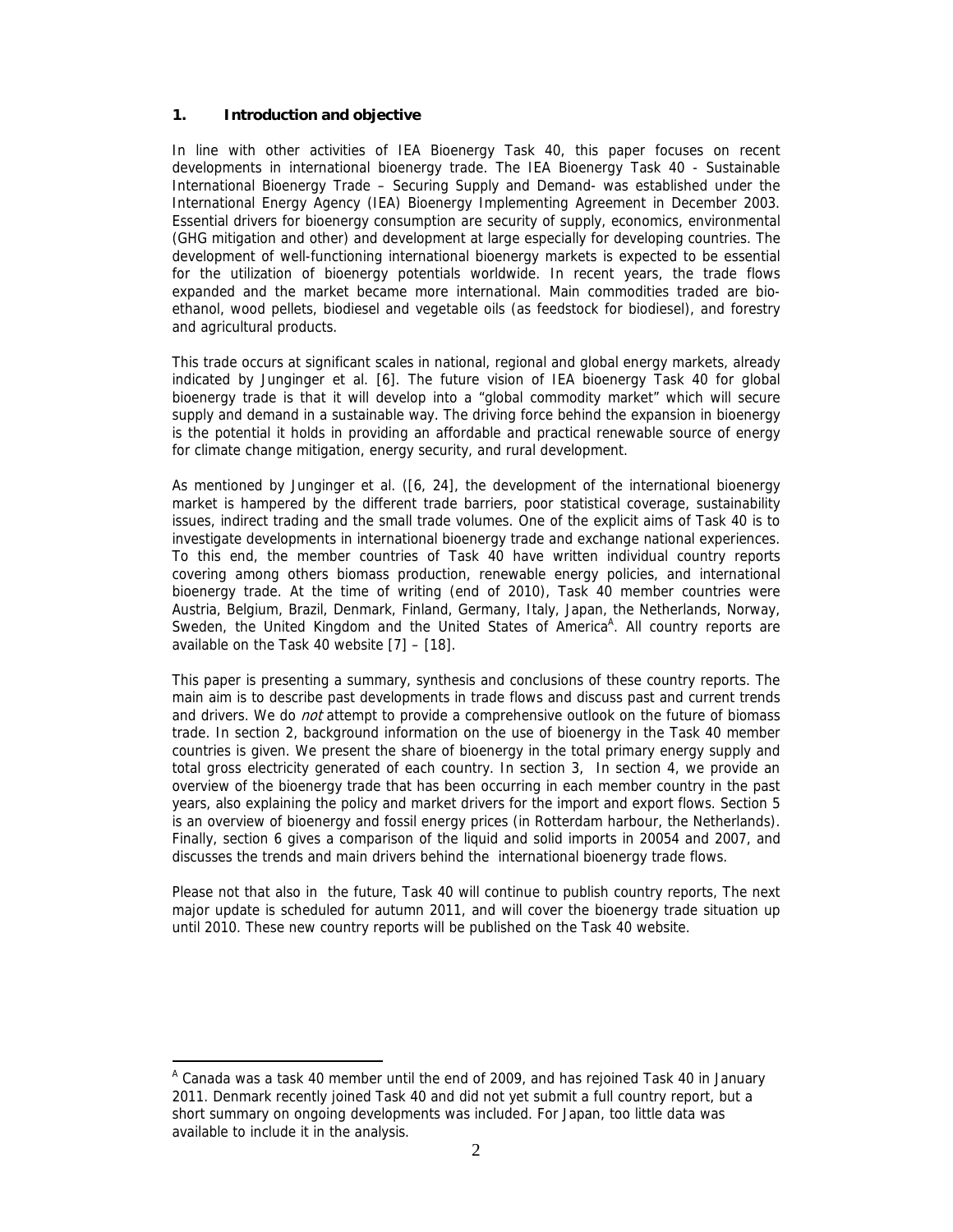## **2. Setting the scene: background on bioenergy consumption**

## **2.1 Total Primary Energy Supply**

The role of bioenergy (combustible renewable energy sources) in the total primary energy supply (TPES) and its trend in recent years, of task 40 member countries will be discussed in this section. Bioenergy is in all Task 40 countries used as feedstock for electricity generation, heat production or as transportation fuel. The share of bioenergy is mainly depended on economic feasibility and policy incentives. Figure 1 shows the percentages of renewable energy sources and combustible renewables of the Total Primary Energy Supply (TPES) based on International Energy Agency (IEA) statistics. According to these statistics combustible renewable energy sources include: solid biomass, liquid biomass, renewable municipal waste and biogas. The share of renewable energy and combustible renewable energy consumption of the TPES in 2004 (left bar) and 2007 (right bar) is illustrated by Figure 1.

From figure 1, it is clear that both the total renewable and biomass contribution to the total primary energy supply varies strongly between countries: the total contributions from renewables varies from less than 5% Belgium, the United Kingdom and the Netherlands, to more than 40% in Norway and Brazil. Brazil also has the largest contribution of biomass, with Finland and Sweden following. Apart from Canada, Italy and Norway, combustible renewable energy sources are the largest contributors to renewable energy supply. Canada and Norway have a large share of hydropower, in Italy geothermal energy is the largest renewable energy source.

Between 2004 and 2007, the percentage renewable energy increased for all countries illustrated in figure 1. In addition, the share of biomass and biofuels increased for those countries except Canada. The large contribution of combustible renewable consumption in Austria is due to a combination of policy support for renewable liquid transportation fuels and combustion of solid biomass for electricity and heat production. Brazil (bio-ethanol consumption in transport sector), Finland and Sweden (both due to wood fuels and residues of the wood industry) have a high bioenergy share in total energy supply.

## **2.2 Total gross electricity generated**

The contribution of renewable energy sources and combustible renewables to total gross electricity production (TGEG) is also determined for 2004 and 2007, and shown in figure 2. The TGEG (all sources) of the countries in figure 2 is shown in Appendix 1, table A.1. If available, hydropower is a dominant source, especially for countries with large renewable electricity generation. Finland is an exception due to the large wood processing industry, which allows wood residues to be used as feedstock for power generation.

Compared to 2004, the percentage renewable electricity production increased rather little or remained at the same level in 2007 in most countries. However, the consumption of combustible renewables did increase in most countries. Only in Canada, Norway and the USA, less bioenergy was used for electricity production in 2007 compared to 2004. Again, the share of biomass to the total TGEG varies strongly, from less than 0.3% in Norway to over 10% in Finland.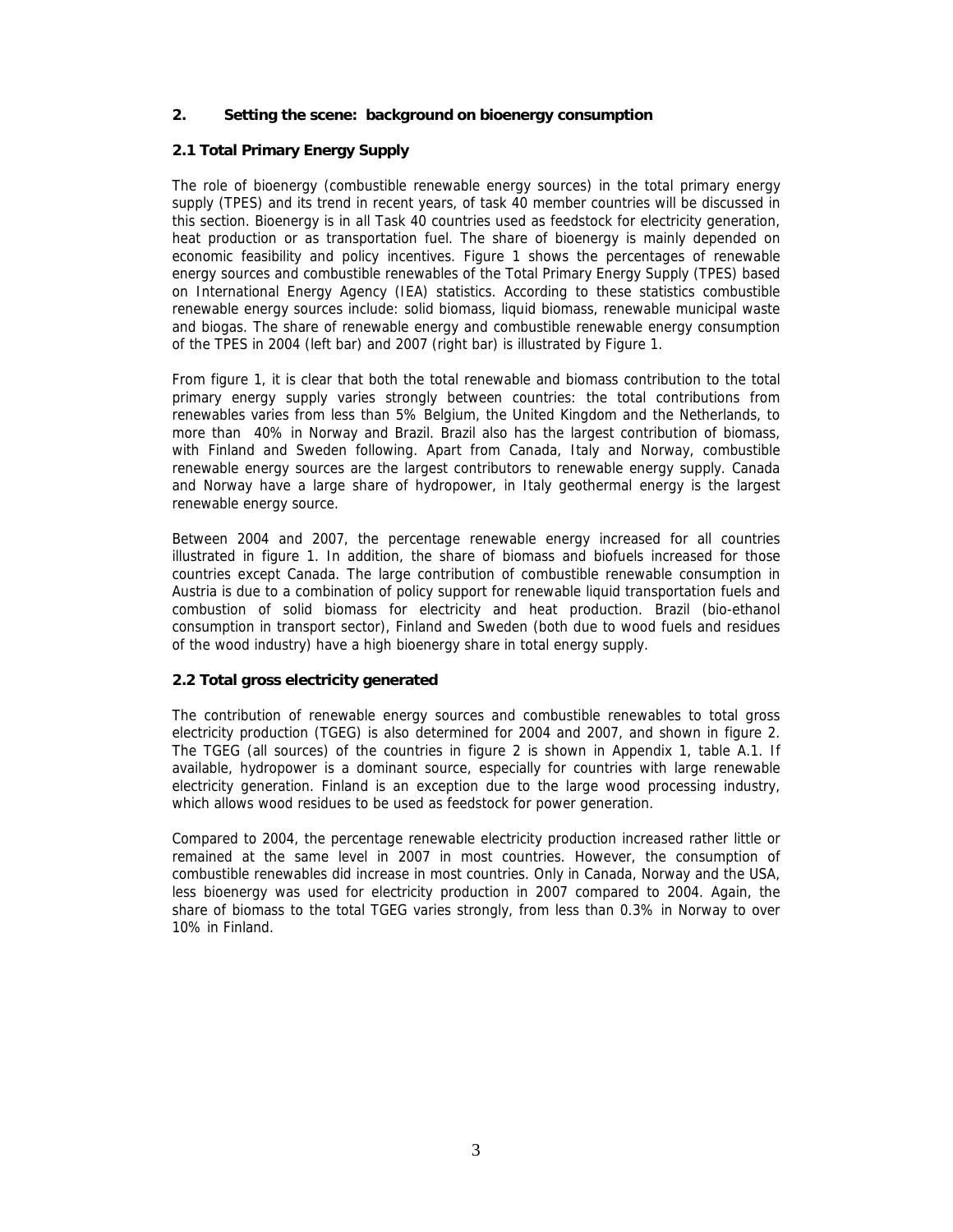

Figure 1 Overview of total renewable and biomass contribution to the total primary energy supply in 2004 (left bar) and 2007 (right bar). Source: IEA [1] [2] [3] See table A.1 for total primary energy supply of different countries.



Figure 2 Overview of total renewable and biomass share in the total gross electricity generation (TGEG), defined as gross production – amount of electricity produced in pumped storage plants. Renewables (and biomass) do not include industrial waste, non-renewable municipal solid waste and pumped storage production. [1] [2] [3]. Please note the logarithmic scale on the Y-axis.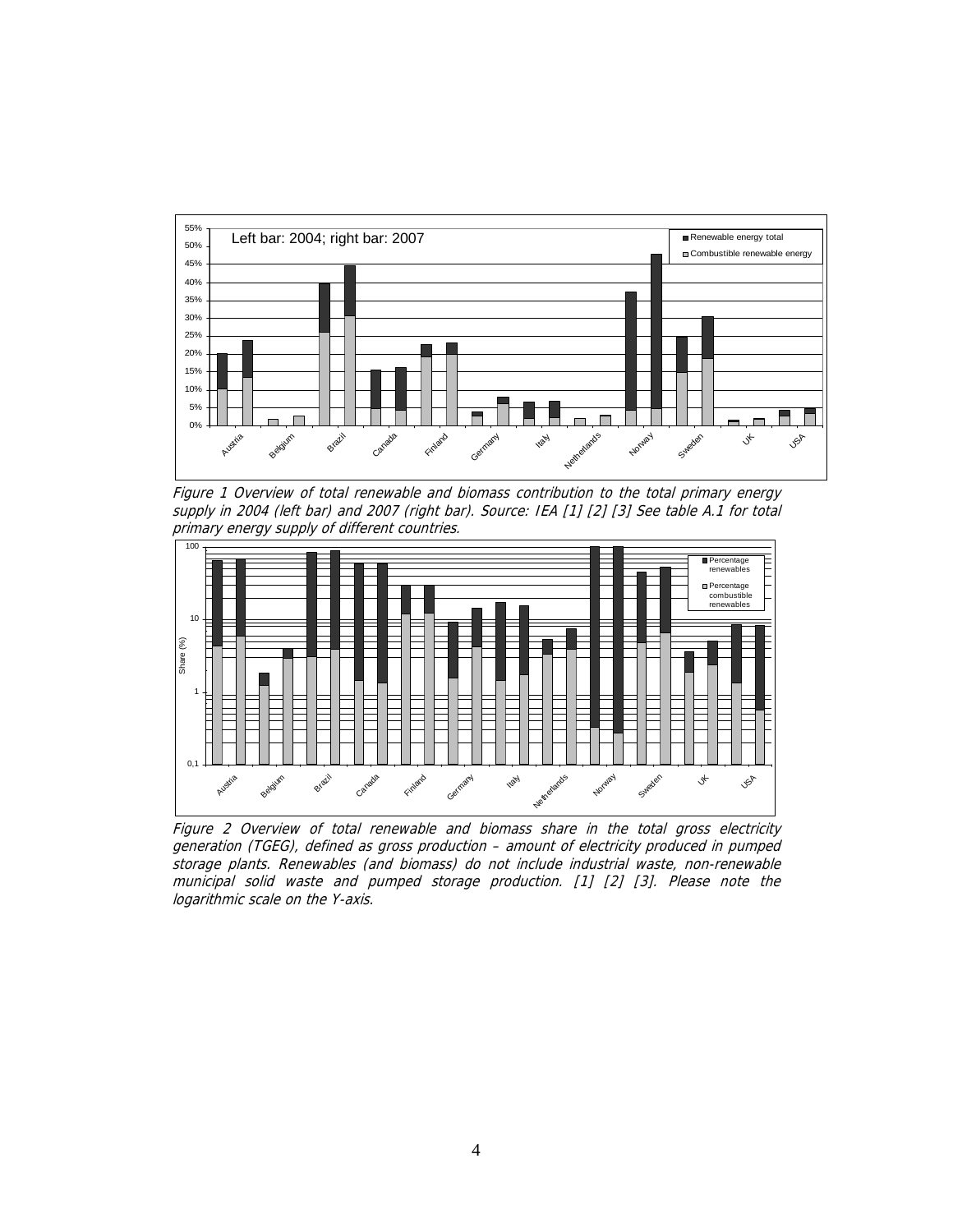## **3. Overview of ongoing solid and liquid bioenergy trade**

The international trade in biomass feedstocks (e.g. wood chips, vegetable oils and agricultural residues) and especially of processed bioenergy carriers (e.g. ethanol, biodiesel, wood pellets) as an energy carrier has grown strongly over the past decade. While practically no liquid biofuels or wood pellets were traded in 2000, world net trade of liquid biofuels amounted to 120-130 PJ in 2009, compared to about 75 PJ on wood pellets. Trade flows have been highlighted in the past years in a number of studies carried out by Task 40 (see e.g. [6, 24, 25]). The text in sections 2.1 and 2.2 below has been taken from the bioenergy chapter 2.4 of the forthcoming IPCC special report on renewable energy sources (SRREN) [26]. In section 2.3, we briefly highlight the importance of indirect trade.

## **3.1 Overview of liquid biomass production, consumption and trade**

Global fuel ethanol production grew from around 375 PJ in 2000 to over 1,600 PJ in 2009 [28]. The two leading ethanol producers and consumers were the United States and Brazil, accounting for about 85% of the world production. In the EU, total consumption for transportation in 2009 was 3.6 million tonnes, the largest users being France, Germany, Sweden and Spain (EurObserv'ER, 2010). Data related to fuel bioethanol trade are imprecise on account of the various potential end-uses of ethanol (i.e. fuel, industrial, and beverage use) and also because of the lack of proper codes for biofuels in global trade statistics. As an estimate, a net amount of 40-51 PJ of fuel ethanol was traded in 2009 [28].

World biodiesel production started below 20 PJ in 2000 and reached around 565 PJ in 2009 [28]. The EU produced about two-thirds of this (334 PJ), with Germany, France, Spain and Italy being the top EU producers (EurObserv'ER, 2010). EU27 biodiesel production rates levelled off towards 2008. The inner-European biodiesel market has become more competitive and its current overcapacity has already led to the closure of (smaller, less vertically integrated, less efficient, remote, etc.) biodiesel plants in Germany, Austria, and the UK. Other main biodiesel producers include the United States, Argentina, and Brazil. Biodiesel consumption in the EU amounted to about 403 PJ (8.5 million tonnes) (EurObserv'ER, 2010), with Germany and France consuming almost half of this amount. Net international biodiesel trade was below 1 PJ before 2005, but grew very fast from this small base to more than 80 PJ in 2009 [28].

## **3.2 Overview of wood pellet production, consumption and trade**

Production, consumption and trade of wood pellets have grown strongly within the last decade, and are comparable to ethanol and biodiesel in terms of global trade volumes. As a rough estimate, in 2009, more than 13 million tonnes of wood pellets were produced, of which the large majority in 30 European countries, the USA and Canada. Consumption was high in many EU countries and the US. The largest EU consumers were Sweden (1.8 million tonnes), Denmark, the Netherlands, Belgium, Germany and Italy (all roughly one million tonnes). Main wood pellet trade routes are leading from Canada and the US to Europe (especially Sweden, the Netherlands and Belgium) and to the US. In 2009, also other minor trade flows were reported, e.g. from Australia, Argentina and South Africa towards the EU, however, these quantities remained negligible. Canadian producers also started to export small quantities to Japan. Total imports of wood pellets by European countries in 2009 were estimated to be about 3.9 million tonnes, of which about half of it can be assumed to be intra-EU trade [29].

## **3.3. Estimates of indirect bioenergy trade**

In sections 3.1 and 3.2, we discussed direct bioenergy trade, i.e. biomass products are traded with the direct aim to utilise it as an energy source in the country of destination. However, significant amounts of products containing organic carbon are also traded for other primary purposes (e.g. roundwood for construction, wood chips for pulp and paper, fruit and vegetables for human consumption), but parts of these streams are used for bioenergy fuel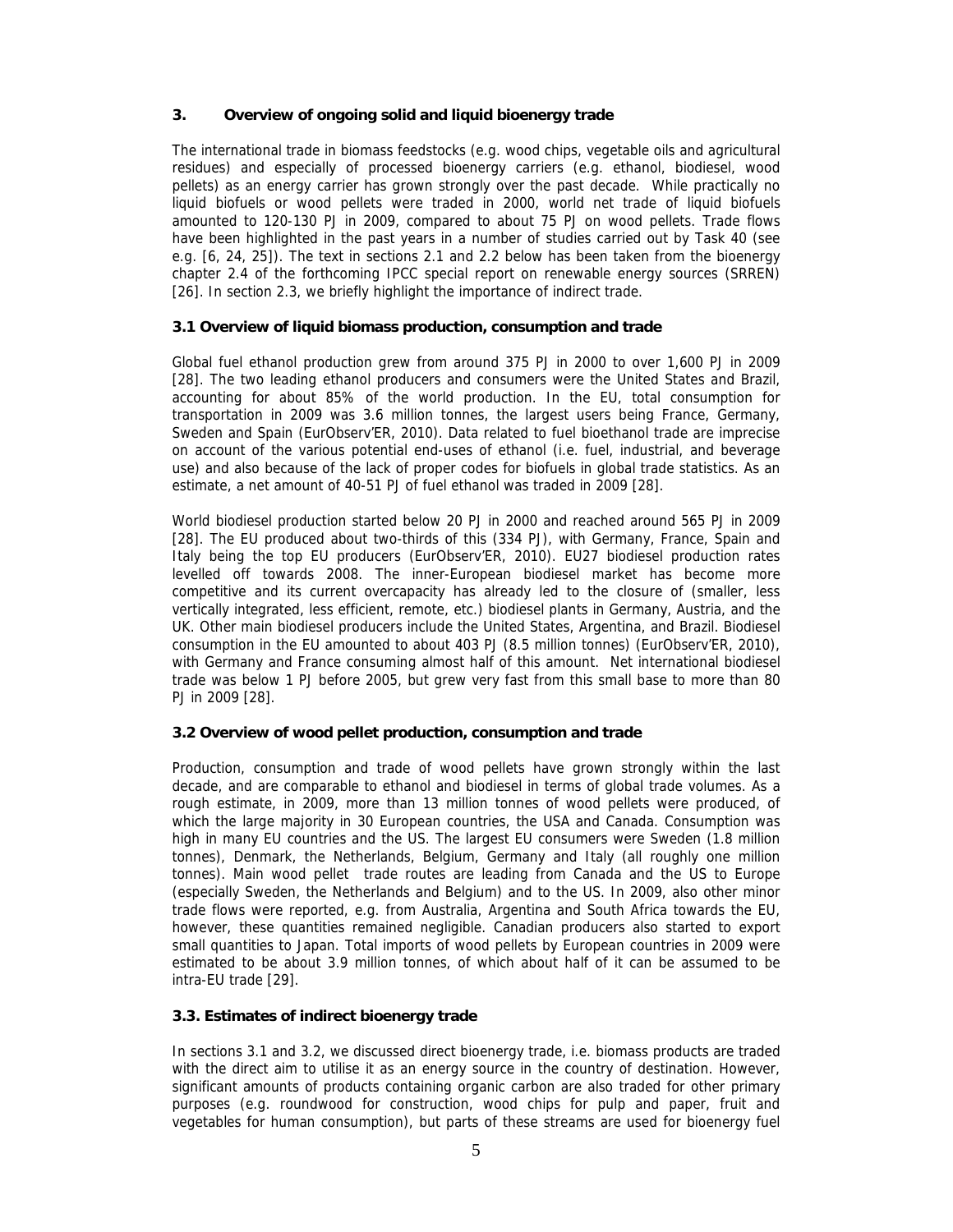after all: examples can be black liquor or sawdust, or packaging material and organic waste in MSW, which can all be used to produce heat and electricity.

Even though wood consumption tends to be mainly local, about 129 million cubic meters of roundwood and wood chips were traded internationally in 2006 [24] (see figure 3) equivalent to about 630 PJ of indirect trade. Thus, indirect trade amounted to twice the size of direct trade, which was estimated to be 300 PJ in 2006 (based on ethanol, wood pellets, palm oil, fuelwood, char coal and biodiesel trade).



Figure 3 Overview of global round wood trade in 2006 (in Mm3 without bark) [24].

As can be seen, Scandinavia and Japan are large importers of wood chips and round wood. In the Task 40 country reports, indirect trade is explicitly addressed for Norway, Sweden and Finland:

- In Norway, indirect import of solid biomass for energy was estimated to amount to about 4-6 PJ between 2002-2007 (on a total of 5-7 PJ imported solid biomass for energy) [15].
- In Sweden, volumes are more substantial: in 2006, about 26 PJ of wood was traded directly for energy purposes, compared to about 59 PJ indirect secondary fuels like bark, saw dust, black liquor, etc. from the portion that is used in industrial processes [16].
- Finally, Finland showed by similar amounts of indirect solid biomass trade. In 2007, it imported a total of 62 PJ woody biomass for energy, of which 55 PJ was indirect within the forest industry's raw wood imports. The indirect import of wood fuels peaked in 2006 (61 PJ) but are expected to decline due to the increasing Russian export duty on round wood [11].
- Indirect trade was not quantified for Japan, but given their imports of especially wood chips (an estimated 15 million oven dry tonnes in 2008), it is probably substantial.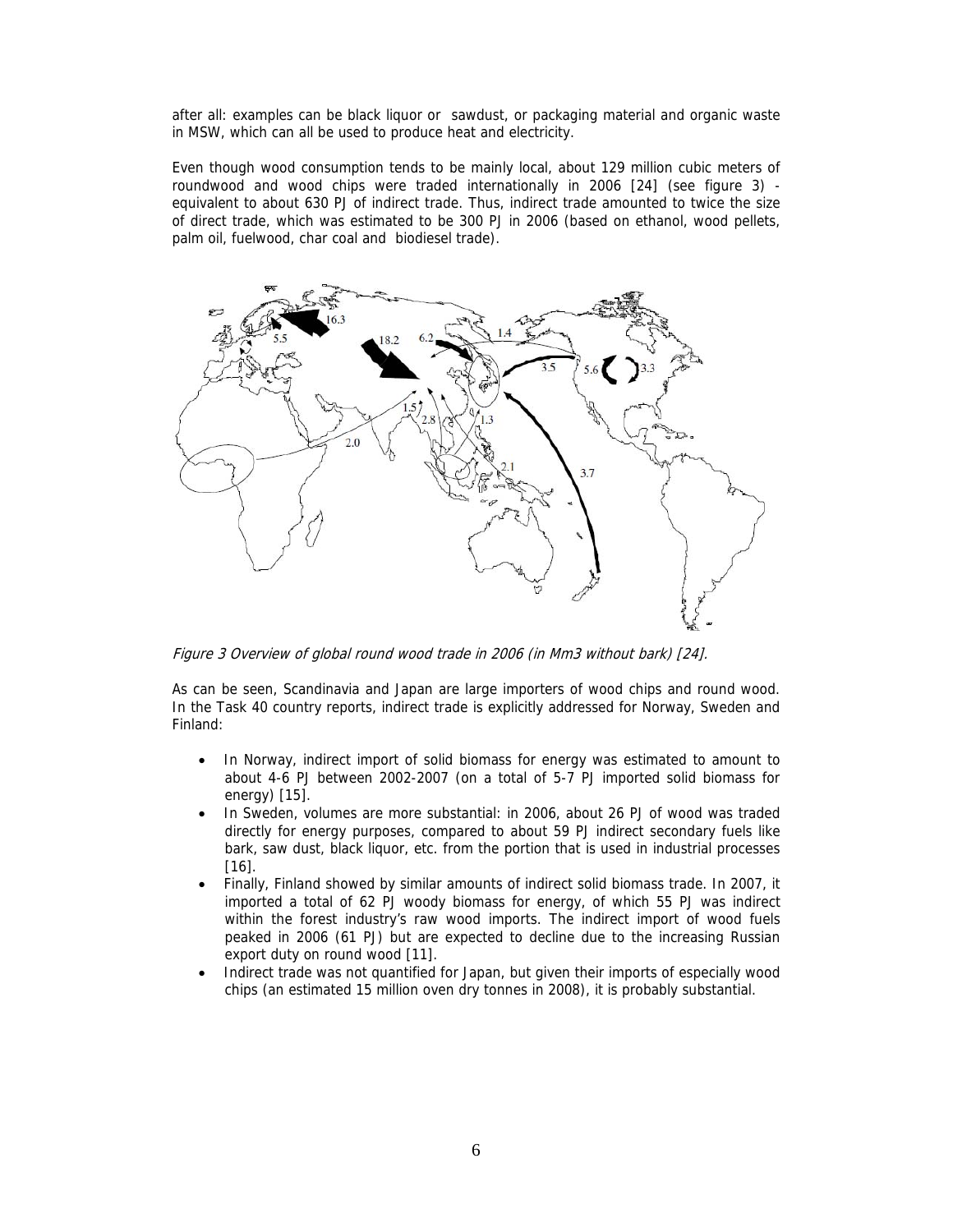#### **4. Bioenergy trade flows and main drivers in Task 40 member countries**

In this section, for each Task 40 member countries, the main developments regarding international bioenergy trade are provided. Where available, the domestic technical production potential of biomass resources is given, and compared to the actual consumption. This is then put side by side with the amounts of international traded bioenergy commodities. Also, the evolution of bioenergy trade from 2004 to 2007 is briefly discussed, and the main drivers behind the import and export flows are highlighted.

## **4.1 Austria**

Bioenergy potential studies in Austria show that mainly the potential of forestry and the wood processing industry is utilized; within the agricultural sector, the potential is largely underexploited. The waste sector is relatively small compared to the other categories. According to Haas et al. [5] the annual biomass potential in Austria can grow up to 265 PJ in 2010. In comparison, a substantial part of this potential is already used: in 2007, the domestic consumption of combustible renewable energy was 185 PJ.

Out of these 185 PJ, a little less than 20% was **imported**, In comparison to traded amounts of wood and wood products for traditional purposes (construction, pulp and paper etc.), these amounts are however still relatively small [7]. The large utilization of the biomass potential is mainly due to the fact that the Austrian forest and wood industry is well developed. Due to the large role of the Austrian wood processing industry (saw industry, paper and pulp industry, fibre board industry), Austria is a major importer of round wood and wood chips and exporter of wood products. Thus, the high relevance of the Austrian wood processing industry for the Austrian economy is a major driver of "indirect" imports: The saw industry imports round wood and exports timber. Saw residues from these imported round wood streams are used in the paper and pulp industry, the fibre board industry and the energy sector. Although the forestry sector is well developed in Austria, the current utilization has not reached the theoretical maximum sustainable potential. One of the main reasons is the structure of ownership: A large share of the forestry is structured in small scale units. These small scale owners do not show a significant economic interest in making use of their forest. Although there are tendencies to improve this situation, there is still only very moderate progress in this field. On the other hand, large scale forestry enterprises and the federal forestry harvest almost all (and partly even more than) the sustainable potential. Thus, the structure of forestry ownership in Austria is an important driver for biomass imports. The increase of biomass CHP in Austria, driven by the attractive feed-in-tariffs between 2005 and 2007, also led to a strong additional demand for wood chips. This demand is partly covered by increased harvesting in Austrian forestry, and partly covered by increased imports, although they are partly shifted to the increased wood chips imports of the Austrian paper and pulp industry.

In Austria fuel wood is used for covering about 20% of the heating demand. Therefore up to now fuel wood is the most important bioenergy product in Austria. There is also some (and partly unofficial) import of wood log (fuel wood) from neighboring central and eastern European countries (Czech Republic, Slovakia, Hungary, Slovenia) to Austria. The driver for these imports are (1) the high tradition of wood log heating systems in rural regions of Austria and (2) the price difference of wood log from Austrian forestry compared to Eastern European countries (which again is mainly driven by different wage levels).

Austria also **exported** about 18 PJ of biomass, **mainly wood pellets**. Austrian producers of pellets were benefiting strongly of the demand from other neighbouring countries in the past and in 2007 about half of the production volume has been exported (mainly to Italy). This development was due to several drivers: (1) The Austrian saw industry produced a lot of (cheap) saw residues for pellet production. The saw industry had a great interest to find other demand segments for this product than the paper and pulp and fibre board industry. (2) The starting pellet market in Austria led to a strong increase of pellet production capacities. The pellet market in Austria was growing, but the pellet production capacities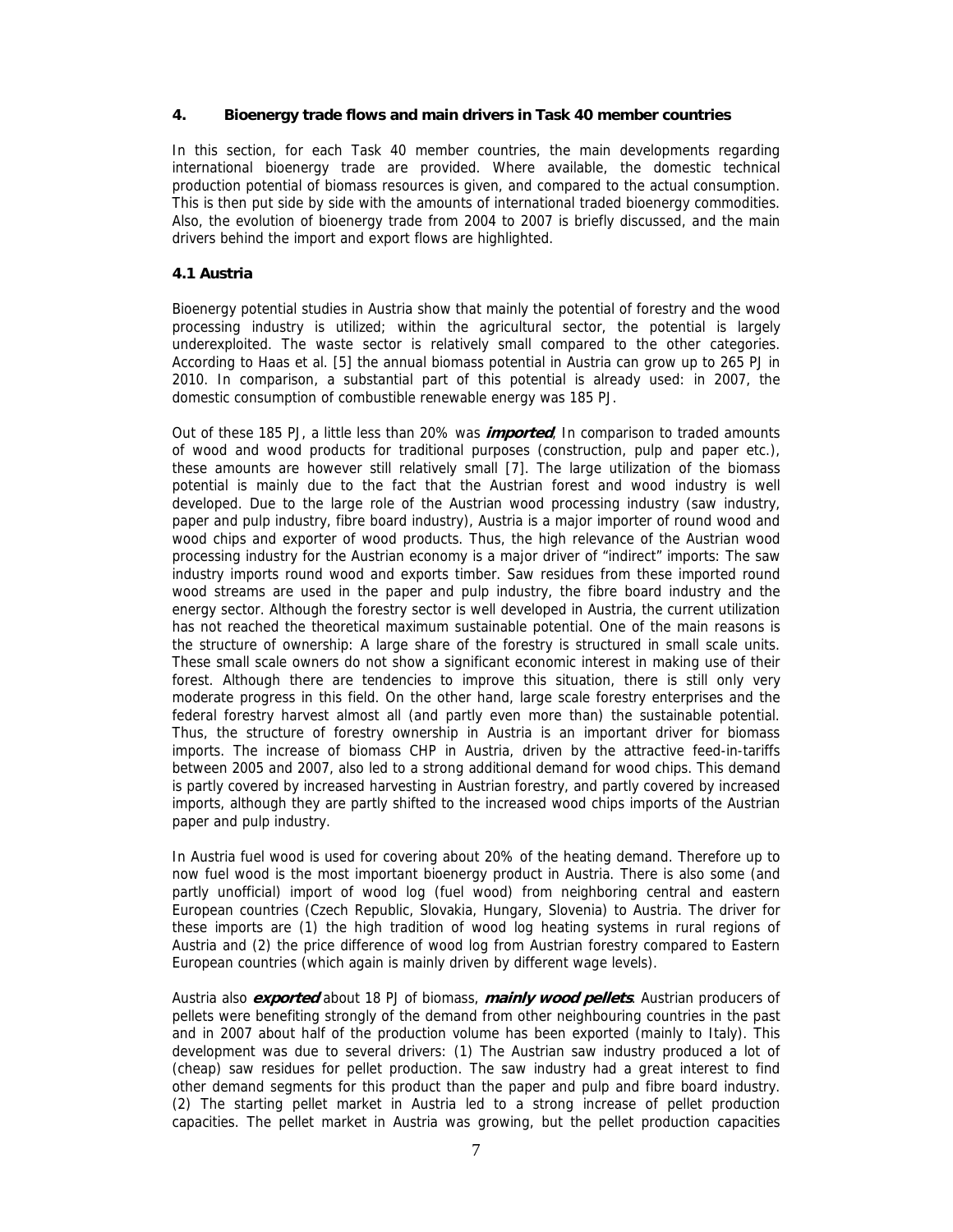were growing even faster. (3) There was a strong demand for pellets from Italy (for small scale users), and partly also from other countries for co-firing purposes (e.g. Belgium). This demand was partly driven by higher mineral oil taxes in Italy (leading to a higher residential fuel price level).

Compared to 2004, the **import of liquid biofuels** increased strongly to fulfil domestic demand, which increased due to tax exemption of blended transportation fuels. Especially the import of vegetable oils for the production of biodiesel has increased strongly in recent years. Besides rapeseed oil that is extracted in oil mills in Austria imports of rapeseed oil from other countries are very important for the Austrian biodiesel industry. Up to the year 2005, Austria has been a net exporter of rapeseed oil. With the implementation of the Biofuel Directive in Austria this has changed completely. Thus, the major driver for the import of plant oil are biofuel obligations combined with a lack of domestic plant oil production (lack of suitable arable land combined with lower production costs in Eastern Europe). Another important aspect in this context is the substitution for resources used for bioenergy: Although soybean and palm oil are not used for the production of biodiesel in Austria, there has been a strong increase in the imports of these vegetable oils. It is assumed that more and more rapeseed oil was needed by the biodiesel industry and is therefore missing in the production of margarine and other cooking fats. As a trade-off there has been an increase in the imports of soybean- and palm oil in the same time.

## **4.2 Belgium**

Belgium is a small country with high population density and relatively high energy requirements (international harbors & industry), and rather limited domestic biomass potential. Due to geographical location and land occupation, the Belgian domestic biomass potential is estimated to be between 28 and 31 PJ annually. To fulfill domestic needs for bioenergy – in 2007 about 71 PJ, mostly in the form of electricity and biofuels – there is a clear **need for imports**. Data of bioenergy trade in the Belgium country report is separately reported for the Flanders and Wallonia region with each having a different approach. The main drivers for the increase in both solid and liquid biomass are policies to reach a certain share of 'green' power in the electricity sector, and a certain share of biofuels in the transport sector:

(1) Green power: the Belgian electricity sector has to produce an increasing amount of green electricity to meet the quota set by the regional governments (Flanders, Wallonia), to be proven through (tradable) green power certificates. If they do not meet these quota they have to pay a penalty. Especially solid biomass (wood pellets) is used by the main electricity producer Electrabel (part of Gaz de France – Suez) both through co-firing in existing coal power facilities, and in coal installations converted to biomass. There are two reasons for import of wood pellets: (a) the high amounts needed by Electrabel are not available on the domestic market, (b) legislation (especially in Flanders) regulates that domestic woody biomass (including residues) is preferentially used in the wood processing industry. This creates an uncertainty in domestic supply and a preference for **wood pellet imports**. Mind that the biomass supply chain needs to be audited; energy use in pretreatment and transport is subtracted from the green power certificates. Furthermore, imports occur also indirectly as part of other biomass imports (e.g. import of round wood for pulp & paper production, the residues from this biomass are used for energy).

(2) Liquid Biofuels: Belgium launched a quota system in 2006 for biodiesel and bioethanol. 4 biodiesel facilities and 3 bio-ethanol facilities, all based in Belgium, received part of the quota. Only this quota can be put on the Belgian market with fuel tax reduction. From mid 2009 an obligation system of 4%vol biofuel blending was implemented for the fuel distribution sector (next to the quota system). So the demand is created by policy. While production capacity is largely sufficient for the domestic market, there is very limited feedstock available on the domestic market, specifically for biodiesel (oil seeds). So most of the **feedstock for biodiesel needs to be imported**. For bio-ethanol, there is also a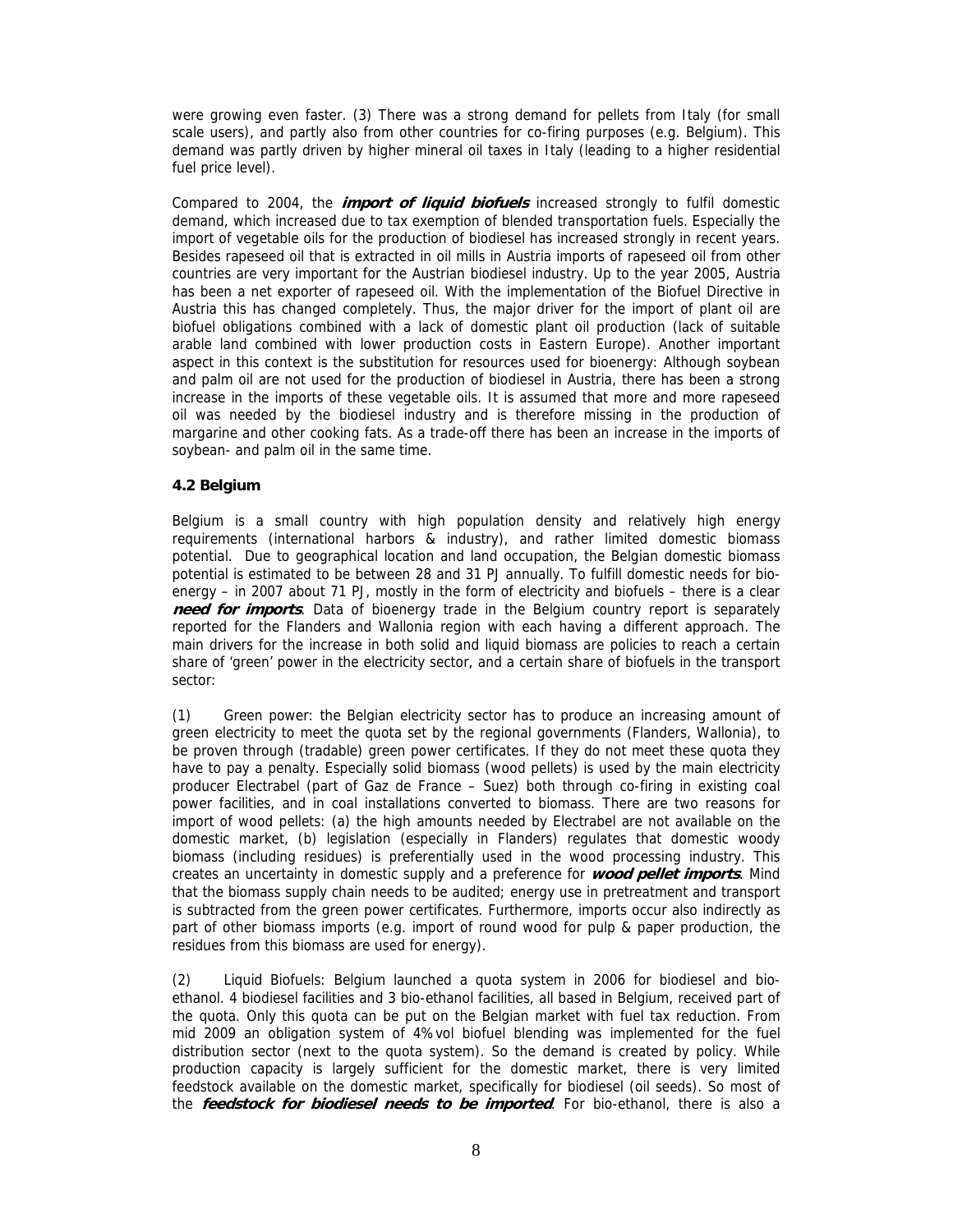substantial import demand. Most feedstock is imported from the European market, but no official data available. Some of the produced biofuels are exported to neighbor countries.

## **4.3 Brazil**

Brazil is worldwide the second largest producer of bioethanol, has the lowest production costs, and has the potential for enlarging the production significantly. The set of factor are obvious drivers for **large-scale ethanol production for exporting**, and there are efforts aiming on make this a reality in short to mid-term. For some years Brazil has exported fuel ethanol in reasonable volumes. The volumes exported grew continuously since 1999 and the peak was reached in 2008, when slightly more than 5 billion litres were exported, mainly to US, directly or through Caribbean and Central American countries. However, the exports were drastically reduced in the two following years, to 3.3 billion litres in 2009 and to less than 2 billion litres in 2010 (estimated amount).

The main reasons for the reduction in 2009 are briefly presented in the following text. First, the production in the US grew significantly from 2008 to 2009. Second, the over-evaluation of the Brazilian currency reduced the competitiveness of its production. Third, from 2008 to 2009 the ethanol production in Brazil was affected by adverse climate conditions. In 2010 the inadequate environment for trading ethanol with the US was kept. Even worse, the US became a net exporter of fuel ethanol and a reasonable share was traded with Europe, taking advantage of the tax credit (the Volumetric Ethanol Excise Tax Credit – VEETC) that companies receive for blending up to 90% ethanol to petrol even if the fuel is shipped overseas. Consequently, the exports of ethanol from Brazil to Europe were also impacted, and reduced from about 1.4 BL in 2008 to 380 ML in 2010. Traditionally, the main European markets for Brazilian ethanol were the Netherlands and Sweden, but straight flows to Sweden started to fall in 2005 and in case of the Netherlands a deep reduction occurred in 2009 and 2010.

In the most favourable years the Brazilian exports of fuel ethanol represented no more than 15% of its production that means that the domestic market is by far the most important. Brazilian producers and the government blame against the tax duties imposed by the US and the EU, but no specific action has been taken in this regard. In fact, only Brazil has been deeply affected by such policies. Investments have been made aiming specifically on exports, but there are no perspectives of large growth of the exports in the next 5 years.

Regarding biodiesel and pellets, there is no precise information about traded amounts. It can be assumed that **exports of biodiesel are null**, as the domestic market has risen and the prices paid for the producers have been high.

In case of wood pellets, there is no data available in the official accountability regarding trade. There are dispersed information that **wood pellets have been exported**, but in small quantities. There are some companies interested on getting information about the European market, and the conditions for entering in this market. In theory the potential of pellets production for exporting would be good in Brazil, but it is still far from being deployed.

#### **4.4 Canada**

The potential in Canada is largely based on woody biomass: road side and urban (waste) wood residues, and mill residues such sawdust and bark. Total estimated potential is roughly 740 PJ, which also includes ethanol and biodiesel production and agricultural residues. Dedicated energy crops are not included. Canada is primarily a **biomass exporter**, **including wood pellets, pyrolysis oil, and a small amount of ethanol**. In 20 years Canada has grown into a world power in pellet exports, with production capacity of 2 million tonnes. In 2007, about 1.49 million tonnes of wood pellets were exported, mainly to Western Europe and the United States.The drivers were large and growing markets in Europe, initially Sweden, then the Netherlands and Belgium and increasingly the UK. The underlying drivers are renewable energy incentives in EU countries. However, Canadian producers are paid in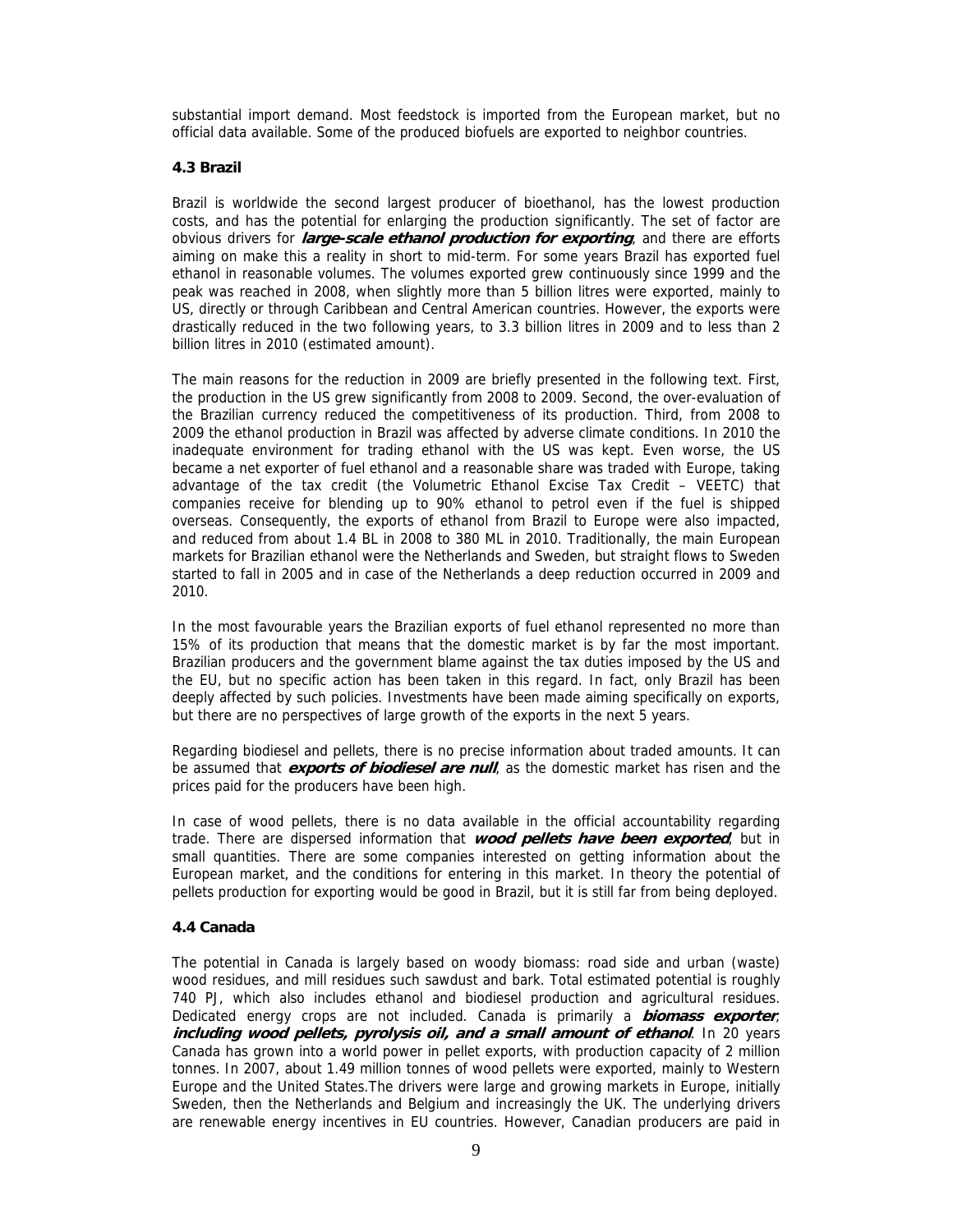Euros and they get far less now than in 2008-09 due to the plummeting value of the Euro against the Canadian dollar. Feedstock cost is a key factor in trade. Many plants must use a greater proportion of expensive harvest residues rather than lower-cost mill residues owing to the current lack of the latter. The domestic market for pellets is only about 100,000 tonnes. This market is expected to grow, but slowly since there are few policy instruments promoting pellet usage. Ontario Power Generation plans to use 2 million tonnes of pellets annually by 2015, but a lot of this supply will come from Northern Ontario, which is too far from ocean ports to be considered for exports. **Bio-ethanol is traded with the US**, but only small intercompany trades where the north-south cross border transportation distance is shorter than shipping east-west. The driver is monetary, to save transportation costs. Canada is the world's largest producer of pyrolysis oil. All of the production from the 100-tpd Ensyn plant is sold into the US. Ensyn built six plants in Wisconsin, where pyrolysis oil is used in the food and chemical industry and for building heat. When the Renfrew plant was built in Canada, the easiest market was for these markets in Wisconsin. The primary driver is familiarity with the product, and market-driven savings in the US compared with fuel oil. Recently Ensyn announced plans to build the largest pyrolysis plant in the world in High Level Alberta, however all production will be used to make power for the grid in Canada. So far the major driver "against" trade is lack of familiarity with the product. It is twice as energy dense as wood pellets, and it would be an excellent tradable product**.** 

#### **4.5 Denmark**

Denmark is a large **importer of wood pellets:** in 2009, domestic production was 2.4 PJ and imports amounted to 17.1 PJ. Imports for consumption in Power Plants, CHP plants and District Heating Plants are largely policy driven as they are needed to meet national emission reduction targets as domestic sources for raw material is insufficient. Import for consumption in private households (8.3 PJ) is market driven.

Also the **import of wood chips and firewood** is market driven: domestic production was 9.8 PJ in 2009, compared to imports of 4.2 PJ. Import mainly from the Baltic area is cheaper than an (also increasing) domestic production of wood chips from Danish forests. Domestic production of firewood for private households amounted to 23.1 PJ in 2009, compared to imports of 2.0 PJ. The import is oven dried firewood from Poland and the Baltic area and 6 meter stems which are processed to firewood in Denmark. The import is based on price competition with Danish products.

In 2009, Denmark also **exported biodiesel based on rape seed**. This trade flow is policy driven: Domestic production was 3.3 PJ and export was 3.1 PJ. Favourable policies in Germany stimulated the export, and a weak domestic market makes almost no domestic consumption.

#### **4.6 Finland**

The Finnish domestic biomass production potential is 201-355 PJ, including forest chips, firewood, wood pellets, biogas and agricultural residues. The current total bioenergy consumption as reported in the Finnish report (395 PJ) exceeds this potential. Finland has been a significant **net importer of solid biomass fuels**. In 2007, the total international trading of solid and liquid biomass fuels was approximately 77 PJ of which import was 62 PJ. Most of the import is indirect and takes place within the forest industry's raw wood imports. In 2007, as much as 21% of wood energy was based on foreign-origin wood. Wood pellets and tall oil form the majority of export streams of biomass fuels. Main driver for raw wood import has been the availability and price competitiveness of imported raw wood. Majority of imported raw wood in Finland has been originated from Russia. There has not been proper demand for round wood in North Western Russia, which has made the import to Finland feasible.

**Wood pellets and tall oil form the majority of export** streams of biomass fuels. In the main destination countries for pellets (Sweden and Denmark), the considerably higher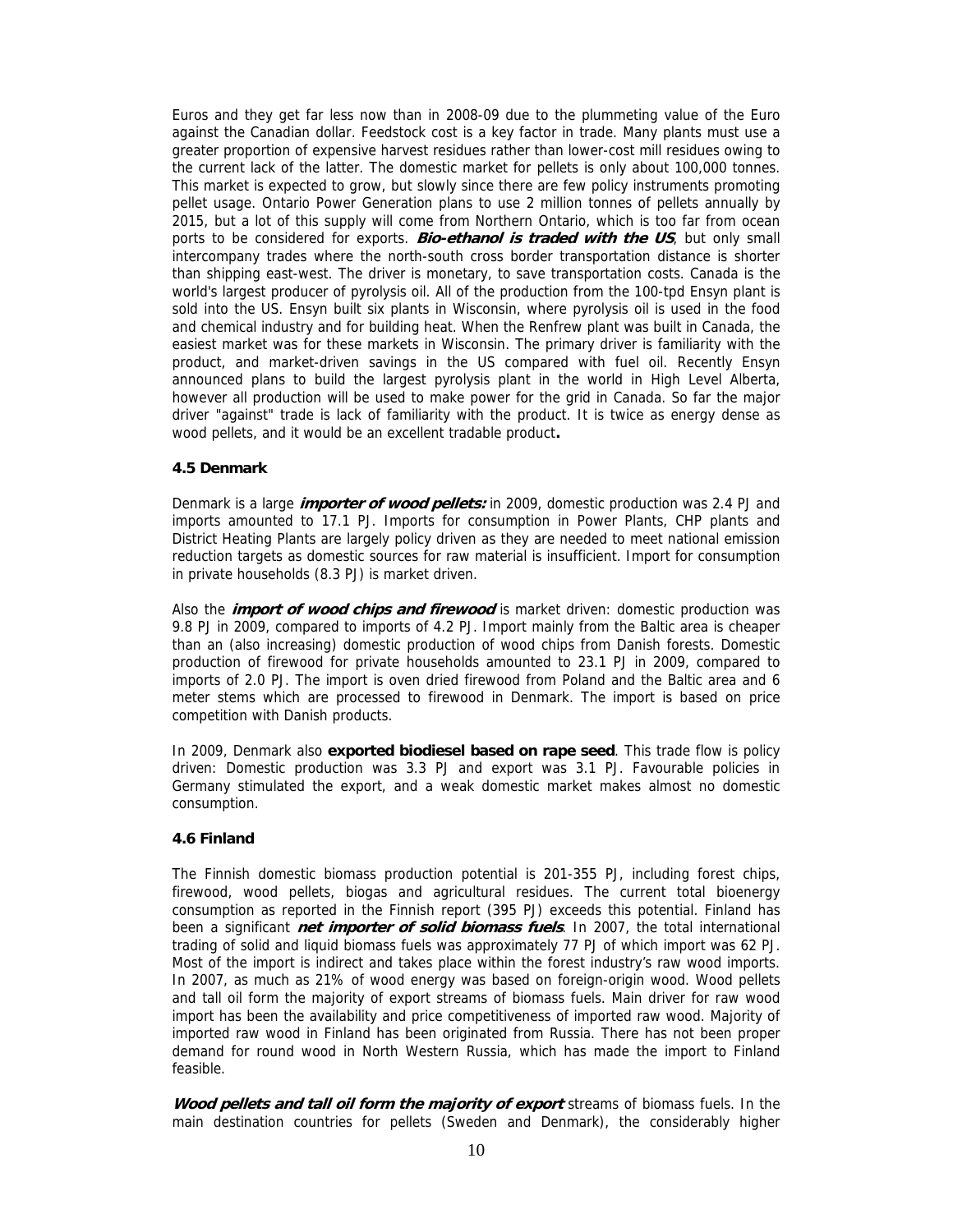taxation of fossil fuels in energy production and the subsidies for electricity from biomass have made the export of pellets economical.

Since 2007, the import **of palm oil and export of bio-diesel** have emerged in Finland, as a large (340 000 t/yr) hydro-treaded biodiesel (NExBTL) production plant come into operation. Majority of the biodiesel production has been exported abroad as market driven (higher paying capacity abroad than in Finland). Price competitiveness has been a reason for the use of palm oil instead of local vegetable oils.

## **4.7 Germany**

The potential of bioenergy in 2010 in Germany was estimated to be approximately 560 PJ, although a sharp increase until 2030 is foreseen. Biogas and energy crops are expected to play an important role in future bioenergy production. The consumption of solid biomass in Germany increased between 2004 and 2007 substantially, roughly 20%. For wood pellets, even a threefold increase in consumption between 2004 – 2007 was observed. For sawdust and used wood the consumption approximately doubled in 2007 compared to 2004. The German country report mainly specifies the trade of solid biomass. International bioenergy trade in Germany consists mainly of wood pellets and wood waste; half of the domestic production of **wood pellets is exported** [12], mainly for industrial purposes (i.e. electricity production), as there is no market for large-scale cofiring in Germany. At the same time Germany **also imports wood pellets** for heating purposes (small-scale applications) and waste wood for electricity generation. Imports also occur indirectly (wood processing industry) this applies especially to wood chips.

Important drivers for solid and liquid bioenergy imports in Germany are policies that aim to combat climate change and increase the energy security. Main policy instruments to be named that promote bioenergy usage in Germany and thus bioenergy imports are the renewable energies act (EEG), the renewable energies heat act (EEWärmeG), market incentive programme (MAP) and tax incentives for biofuels. These measures particularly stimulated the **imports of liquid biomass**, i.e. palm oil for electricity generation but also biodiesel as fuel. The imported biomass is often cheaper than the locally produced one or an alternative, i.e. palm oil vs. locally produced rapeseed oil. Also, there is a lack of availability of a commodity (palm oil) which requires imports. On the export side, exports of wood pellets are rather market driven in Germany.

## **4.8 Italy**

The Italian bioenergy industry is currently largely interested in trade of biomass and biofuels for utilization in its various branches (biopower, biomass heating and biofuels for transports). The National Renewable Energy Action Plan attributes an important role to bioenergy and although the current regulatory framework for the production of electricity supports the utilization of biomass supplied from local productions (from a distance of less than 70 km radius from the plant), it is likely that trade will have an increasingly growing role to meet the Italian renewable energy target of 17% share in 2020. Most of the Italian bioenergy sectors are interested by trade flows in form of imports, whereas export flows of biomass and biofuels represent only a small share of the overall trade balance. The drivers behind bioenergy trade are several and vary depending on the sector.

#### Biomass power:

In 2009, 53 biomass plants generated a biomass demand of around 3-4 million tons, a share in the range of some hundreds of thousand tons derived from **imports of wood chips and other products (PKS, olive cake etc.)**. The drivers behind this trade are economic (cost competitiveness of imported biomass) but also related to logistic and "organizational" factors. For some large plants, mainly located in southern Italy, trade represents a mean to integrate the discontinuous and fragmented supply of biomass from local producers and dealers.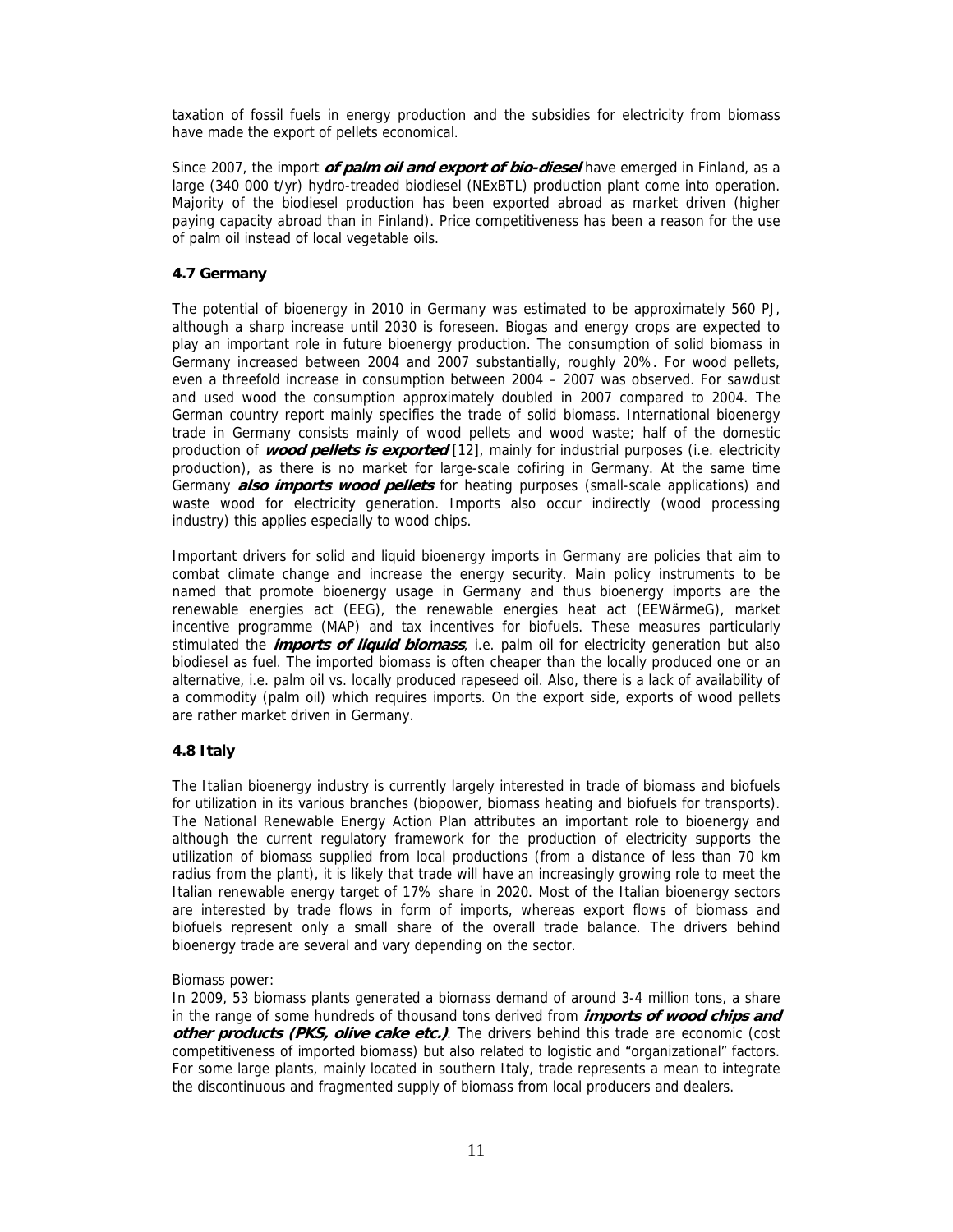#### Biomass heating:

The largest European pellet market for heating stoves is the national market for pellets in Italy with an annual demand of 850,000 tons. The market of pellet stoves grew significantly in the past years and in 2009 (+15%), driving the expansion of the pellet demand that is higher than the current domestic production, therefore generating an **import flow of wood pellet** of around 250.000 tons from other EU countries (Germany, Austria, Portugal, Baltic States). The main drivers behind the expansion of the stove market are essentially two: (1) A policy/regulatory driver: the availability of a tax exemption for private homeowners investing in energy efficiency measures (55% of costs are deductible from taxes); and (2) An economic driver: pellet heating is sensibly cheaper than heating with fossil fuels such as LPG or heating oils in areas not served by the natural gas grid. Prices of wood pellets are fluctuation by demand; peak prices in late winter and lower during spring and summer. These fluctuations in demand and prices caused market instability in recent years [13].

#### Power generation with bioliquids:

The production of bioelectricity is relying more and more on small scale applications (< 1  $MW<sub>e</sub>$ ) due to the availability of a feed in tariff. One of the few efficient and relatively cheap applications for producing bioelectricity in this power range is the use of stationary engines running with pure vegetable oil, whose number has been growing significantly since 2008. In addition, some large energy companies are demanding growing volumes of bioliquids to use in large power plants in substitution of traditional fossil fuels. The supply of bioliquids is largely met by **imports of vegetable oil** (palm oil, canola oil), estimated around 1 million tons in 2009, mainly driven by economic factors, while the domestic production is growing but still delayed by the excessive fragmentation of economic operators and agricultural producers.

#### Biodiesel and Bioethanol:

In 2009, roughly one third of the domestic consumption (1.17 mil. tons) of biodiesel derived from **direct biodiesel imports** (from U.S., Argentina Germany etc.). In addition to this, **also a large share of the feedstock** used by Italian biodiesel producers (15 plants) is estimated to be derived from imports. However, a **minor flow of exports** was observed. Drivers behind these net imports are similar to those of bioliquids (fragmentation of feedstock production). In addition, an uncertain and unstable regulatory framework with regard to the mechanism of blending mandates and the setting of volume quotas subject to tax exemptions has prevented the stabilization of the market, forcing operators to rely on imports rather than long term planning of domestic production. As far as bioethanol is concerned, the domestic production (only 105.000 tons) is entirely converted into ETBE to be used as fuel additive. As for biodiesel, the uncertainties in the regulatory framework have negatively affected the development of this sector, in that constituting a driver for imports of feedstock and of ETBE itself**.** 

#### **4.9 The Netherlands**

A thorough analysis of the Dutch technical biomass potential was carried out by Koppejan 2009 [4] and showed a domestic production of 489 PJ, of which 124 PJ is available for bioenergy production. In comparison, currently, about 85 PJ bioenergy is domestically consumed, but this also includes large amounts of imported biomass.

The Netherlands **import an increasing amount of wood pellets** for cofiring in power plants. Import volumes have more or less increased steadily from less than 100 ktonnes in 2003 to more than (an estimated) 1 million tonnes in 2010. Domestic production of wood pellet varies between 100-120 ktonnes per year, so to meet the demand, Wood pellets have been imported from Canada (e.g. British Columbia), the Baltics, Germany, Portugal, and since 2008 increasingly also from the south-east of the USA. The consumption of biomass for cofiring amounted to 15,7 PJ in 2007, of which 11,9 PJ were imported (i.e. 75%). The largest Dutch user is utility Essent, but also other utilities like E.On and Electrabel use wood pellets in their Dutch coal power plants. To a certain extent, the Netherlands also act as a hub, and there are minor amounts of pellet re-exports to other European countries. The main driver for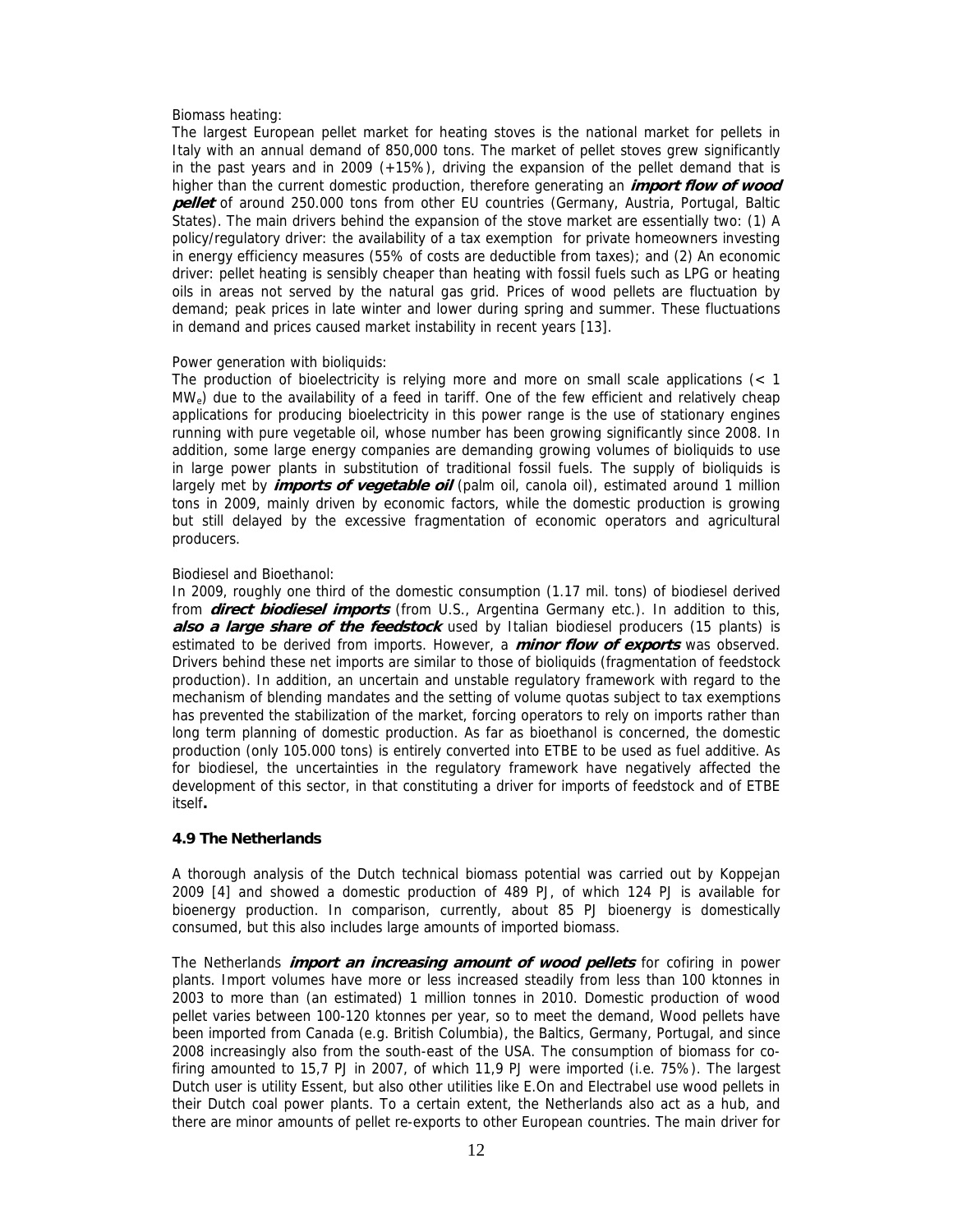the wood pellet imports is the so-called MEP feed-in tariff scheme, which provides a feed-in premium for electricity from woody biomass of 6.1 €ct/kWh. However, most of these MEP contracts and in 2012-2013, and it remains unclear how large-scale co-firing may be supported if the years after. Without this policy support, wood pellet imports may drastically decline, as wood pellets cannot compete with coal solely based on the value of carbon credits attributed to the use of biomass.

Furthermore, up until 2007, significant amounts of **solid wood waste streams were exported up to 2007**. The export of used wood however decreased since then because of the development of new bioenergy installations in the Netherlands (especially stand-alone wood incineration), increasing domestic demand.

The Netherlands are a major hub for liquid biomass, and **import and re-export huge amounts of vegetable oils, biodiesel and ethanol**. Due to the large harbour (Rotterdam) large amounts of biofuels or biofuel feedstocks are traded, partially for own consumption, but largely also fro re-export to e.g. Germany or other countries [14]. Especially during 2006-2008, the import of heavily subsidized biodiesel from the US has been on the one hand a strong driver for increasing trade, but on the other hand has proven detrimental for the production of biodiesel in the Netherlands. While the European Commission introduced provisional anti-dumping and countervailing measures against imported US biodiesel in March 2009 (and on July 7th 2009 extended these measures for 5 years), Dutch traders reported that this led in practice to biodiesel being exported from the US to Canada, and from there to Europe, thereby circumventing these measures. With regard to the use of vegetable oils for electricity production, the Netherlands imported substantial quantities of palm oil for co-firing up until 2006. In August 2006, the Dutch government abruptly cancelled the feed-in tariff for electricity from liquid biomass, effectively terminating the use of palm oil for electricity production from 2007 onwards.

## **4.10 Norway**

For Norway, the potential is estimated to be 140 PJ, of which around 30% is currently utilised. The Norwegian authors also specify the economic potential of biomass; below 5€/GJ as much as 38 PJ is available from different sources. However, in spite of these excess biomass resources, especially from the forests, **Norway is a net importer of biomass, mainly in the form of indirect trade through the forest industries**. The net wood import in the forest industries is 20-30% of the wood consumption of which a significant share ends up as process heat. A relatively large forest industry combined with stable/nonincreasing harvest are the main explanations for this situation.

High labour costs imply a net import of firewood. The consumption of firewood is estimated to be 1.235 million ton in 2007 of which 7% was imported (Statistics Norway 2010). The import of firewood more than doubled from 1999 to 2009 and.

The blend of biofuels in transport fuel is about 2.5% and is planned to be increased to 5% in 2011 will imply a **net increase of liquid biofuel imports** to Norway as the domestic production of liquid biofuel is very limited.

For other biofuels, the extensive production of bioenergy production in Sweden affects the biomass trade in Norway. A significant share of the harvest of **biowood** and utilisation of **harvest residues** that are starting up in Norway is **exported to Sweden**. The export of waste from Norway increased by nearly 70% from 2008 to 770 000 ton in 2009. About 7% of the waste is exported. The waste import was 303 000 ton in 2009. Most of the waste export goes to energy production in Sweden. Restrictions on waste disposals combined with lower delivery fees for waste in Sweden are the main reasons for increased export. The wood pellet production at Biowood Norway with a capacity of 450 000 ton which is starting up in 2010 is mainly going to be exported.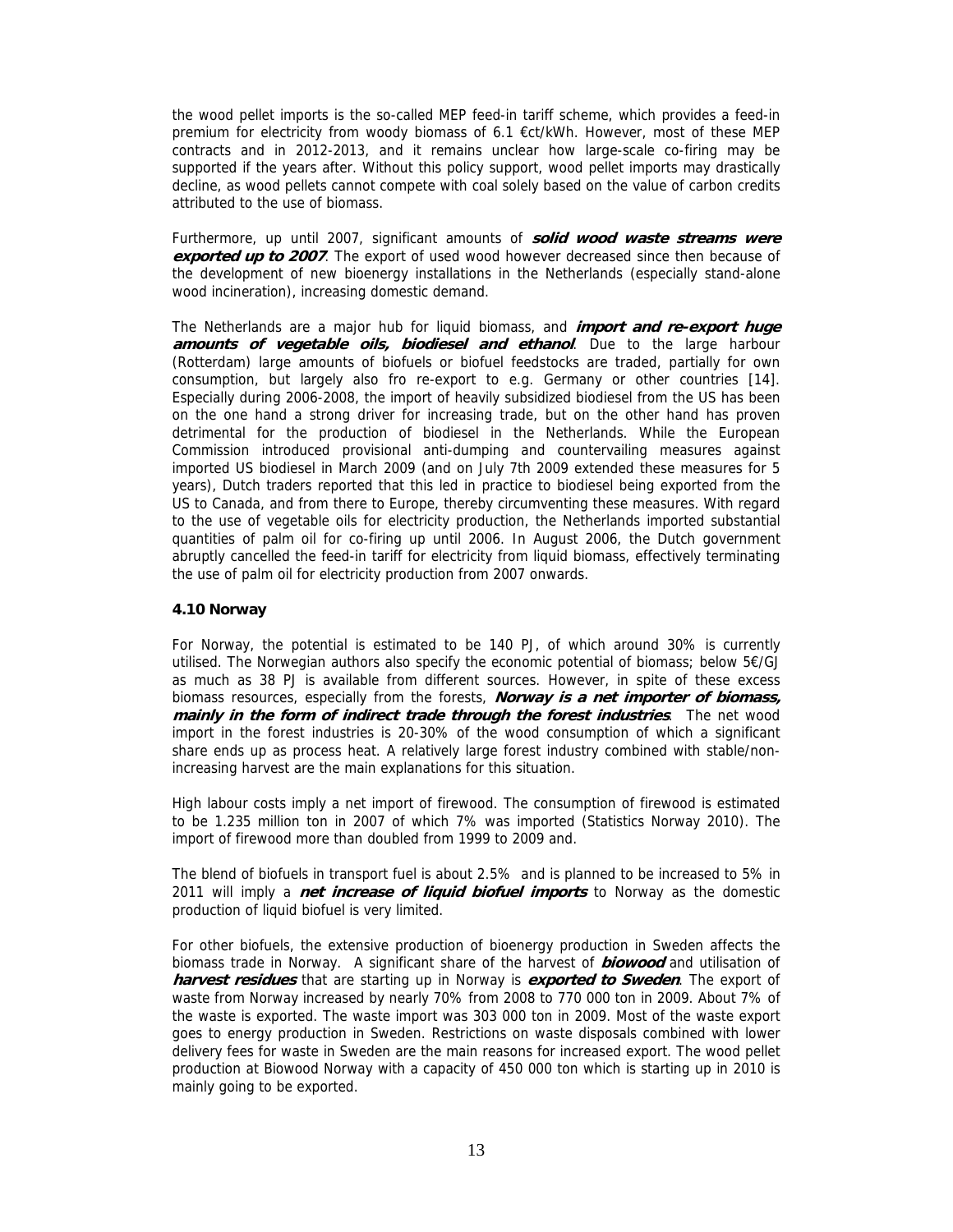Implementation of the government target from 2007 of 14 TWh additional bioenergy by 2020 – close to a doubling of the current production is likely to imply an increase in the net import of biomass to Norway as mobilization of domestic resources seems be challenging within this time horizon.

#### **4.11 Sweden**

The Swedish bio-energy sector operates within the Free Market concept. However, that market is influenced by the fact that it exists under the "umbrella of Carbon Dioxide Taxes" and is restricted by general laws and regulations, mainly EU and other international directives and agreements. Few specific national schemes are at hand; an exemption is the Green Certificate scheme for power generation.

Therefore, drivers, both for export and import, vary "from day to day" with market conditions. Small scale trade takes place in other patterns than large scale trade. Generally the small scale trade is carried out by SME firms, and large scale import by utilities and industries; large scale export are planned to be carried out by a few large forest and fuel producing companies. Drivers for export are higher profitability to export than to use domestically, and the widening surplus of biomass, due to increase in forest growth and stagnating demand from traditional user, e.g. pulp & paper and saw mills. Surplus areas for biomass are found in the Central South and in the North; the major deficit area is the Stockholm and Lake Mälaren region. To a great extent, international trade is found to be more efficient to take care of those imbalances, compared to internal national trade.

A **large portion of the import consists of very cheap biomass, e.g. industrial waste, recovered wood and demolition wood**. Due to the installed efficient flue gas cleaning technology, these fuels can be combusted fulfilling the EU standards for emissions. In recent years an increased capacity for such boilers has been installed, and considerably more capacity is in the pipeline. For now, these boilers can thus be seen as a technological driver for bioenergy imports. It remains to be seen if those fuel streams can increase to fill the demand or if the fuels will be utilized at the sources.

What is said above relates mainly to solid biomass fuels. Drivers for liquid biofuels are presently unclear, apart from what is required in the RED. It is generally assumed, that the present drivers will be sufficient to make the Swedish energy system reach (and exceed) the target of the EU RED.

## **4.12 United Kingdom**

In the United Kingdom (UK) in 2007, 144 PJ bioenergy was consumed, compared to an estimated potential (in 2020) of about 690 PJ. Main contributions are from lignocellulosic energy crops and landfill gas. There is some disagreement as to the actual domestic potential of bioenergy, but it is generally accepted that demand will outstrip supply and thus imports are an inevitable reality. In fact most of the current consumption is already imported. The two most important markets are electricity and heat and liquid biofuels (biodiesel and ethanol). For these markets, **mainly vegetable oils, wood waste, wood chips and saw dust are imported** [17].

In the case of liquid biofuels, it is important to recall that the RTFO was the world's first attempt to regulate the sustainability of biofuels and thus it has been emulated in other countries, particularly in Europe. Much of the feedstock for biofuels, 3.33% of all road transport, supplied to the UK market (2009/10) comes from developing countries; the potential UK market for biofuels is estimated at £130M. About 11% of the feedstock used was from domestic sources, of which 93% met qualifying sustainability standards criteria.

This sector is largely policy-driven. Currently the government is reviewing the Renewable Energy Strategy and the Biomass Strategy of 2007 whose outcome is expected by early Spring 2011. Until such review is completed, it is difficult to provide more specific details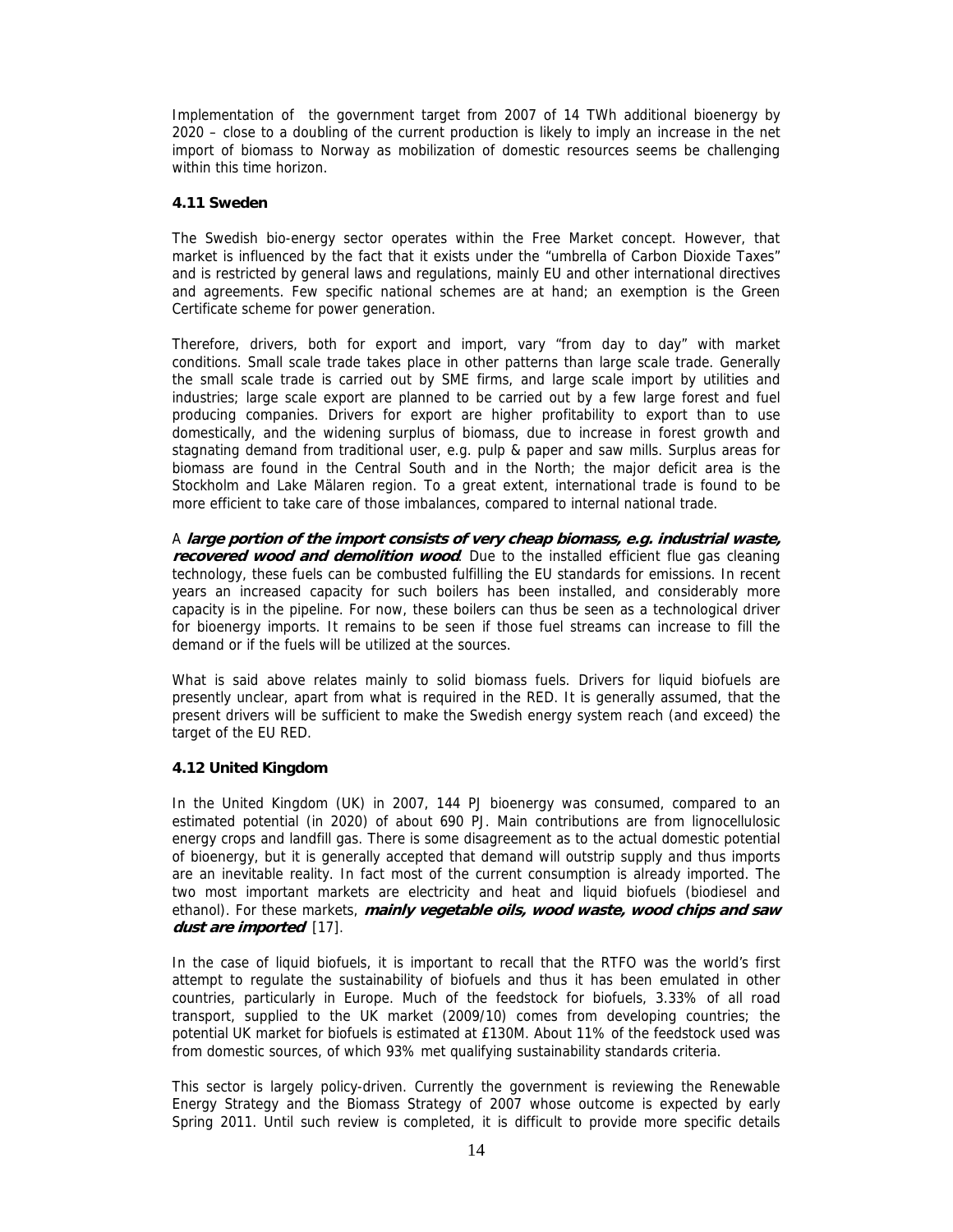except to say that no fundamental changes are expected. The government continues, in the main, to consider biomass energy as an important energy source for the UK.

The Office for Renewable Energy Deployment (ORED) (www.decc.gov.uk/en/) coordinates all aspects of renewable energy in the UK. UK provides three key financial incentives to renewables: Renewables Obligation, Feed in Tariff, and Renewable Transport Obligation. Two other initiatives under consideration are a Renewable Heat Incentive and a Green Investment Bank. A Comprehensive review of Feed in Tariffs is currently underway and should provide greater investment certainty. Recently the government has also announced the promotion of anaerobic digestion as a key area for further development.

Important drivers for imports are the fact that domestic resources are not enough to meet demand, are too expensive and have already their own line of supply. Exports are byproducts e.g. some companies may export if they get much higher prices or if for some reason they have a surplus. It is important to note that these companies are multinational and in the latter case are merely re-distributing resources

A major factor hampering the trade development is that this market has not developed into a "commodity" and many (all) trade agreements are done on a bilateral basis e.g. between two parties. Also, the secrecy of trade deals makes it difficult to obtain an accurate picture of ongoing trade flows.

## **4.13 United States of America**

In the US, renewable energy production is being driven mostly by US government policy and high energy prices. In his 2007 State of the Union address, President Bush announced a goal to reduce the nation's gasoline consumption by 20% by 2017. With recent high energy prices, passage of the Energy Policy Act of 2005 (P.L. 109-58), and the Energy Independence and Security Act of 2007 (P.L. 110-140), there is ongoing congressional interest in promoting greater use of alternatives to petroleum fuels. Biofuels — transportation fuels produced from plants and other organic materials — are of particular interest. Ethanol and biodiesel, the two most widely used biofuels, receive significant federal support in the form of tax incentives, loan and grant programs, and regulatory programs.1 The 2008 Farm Bill also modified existing incentives — including ethanol tax credits and import duties — and established a new tax credit for cellulosic biofuels. The Farm Bill also authorized new biofuels loan and grant programs, but these will be subject to appropriations, likely starting with the FY2010 budget request.

#### **Imports**:

Most US regulations and drivers are designed for minimizing imports and maximizing US resources. Therefore, there are few drivers driving up imports of renewable energy. Yet, for transportation fuels, the market and international trading increased rapidly. In 2007, the US imported 1950 million litres of biodiesel, the net export (gross export minus imports) was 600 million litres [18].

## **Exports**:

The demand for biomass pellets in Europe has been rapidly increasing in recent years. In 2005, the European Union experienced a 16% growth in electricity produced from biomass. This growth is expected to continue and is attracting US industries to expend their production of wood pellets explicitly for export to the EU. The problem with the wood pellet industry is that demand can be very volatile. A warm winter in Europe in 2008 drastically cut their demand for wood pellets which impacted their demand for imports. In the US, the low price of coal and its prominence in power generation (coal accounted for roughly 48% of electricity generated in the US in 2008) present the biggest challenges to growth of the wood pellets market. However, if enacted future federal greenhouse gas regulations could change this. Because wood pellets are considered greenhouse gas neutral, co-firing them with coal reduces  $CO<sub>2</sub>$  emissions on a 1-to-1 basis.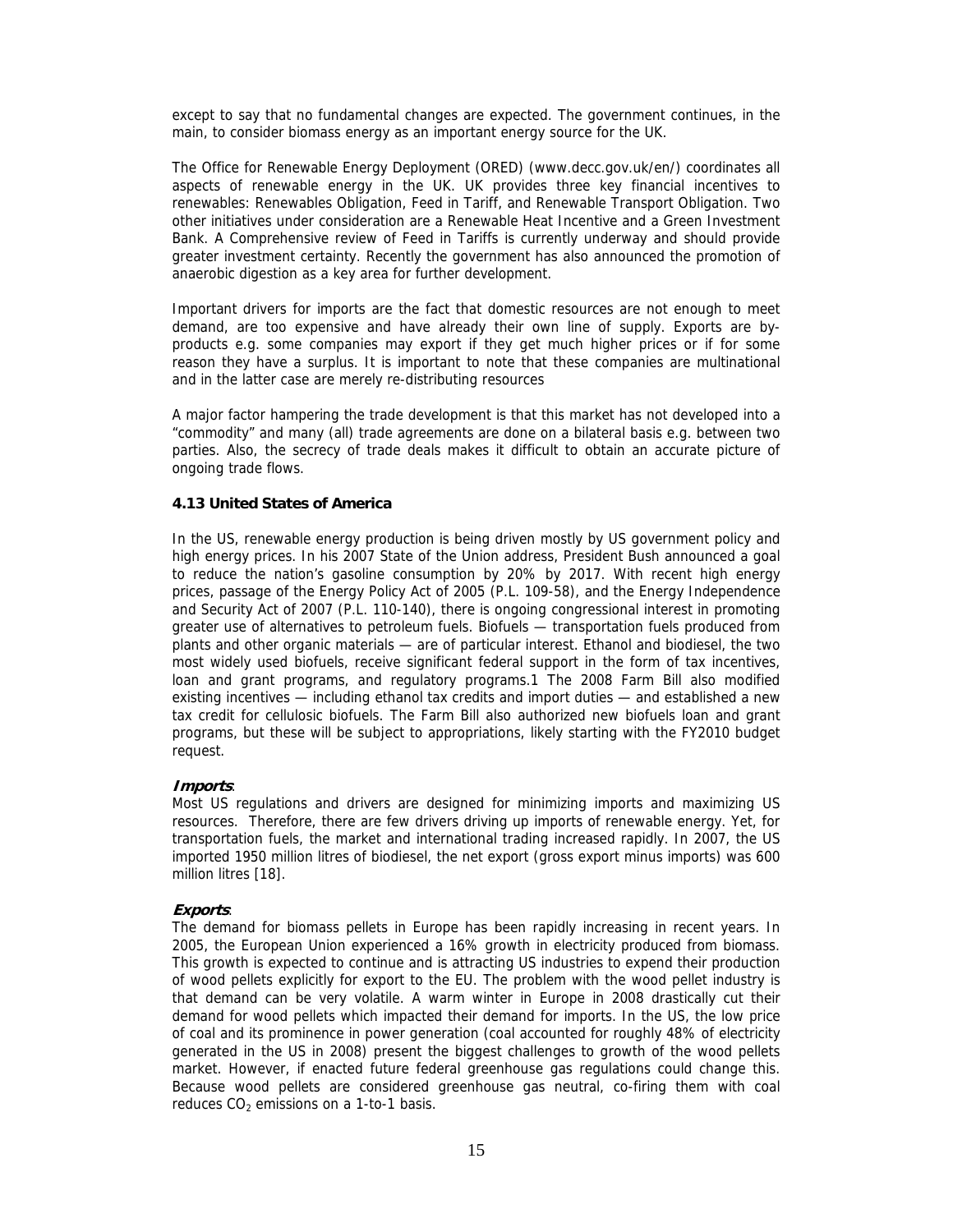## **5. Prices bioenergy commodities**

In important factor in the market development is the price of bioenergy (subsidy included) compared to the costs of fossil fuels including fuel and emission tax. The bioenergy stimulation policy; subsidy or bioenergy consumption target and the fuel and emission tax differ per country. Although policies defines bioenergy markets, the link between bioenergy utilization and bioenergy (residues and waste included) prices is often observed.

This section tries to give insight in the price trends in recent years and a comparison to fossil fuels. The prices presented in this section are all for biomass delivered CIF (cost insurance and freight) to the Rotterdam harbour, which is a good indicator for the North-Western European region.

A comparison of solid fuels is shown in figure 4, wood pellets compared to coal, coal prices are taken from the Dutch statistical office [19]. Pellet prices are bulk prices for large European consumers [20]. As can be seen in figure 4, there is no clear link between the prices of these commodities. Wood pellet prices have fluctuated between 6.5 and 8  $\epsilon$ /tonne between 2007 and 2009, while coal prices peaked in mid-2008 at 4,5 €/GJ and since then declined to 2007 levels around 2  $E/GJ$ . When taking into account the price of avoided CO<sub>2</sub> wood pellets were for a short time period (almost) able to compete with coal. Nowadays, this is not possible without policy support.



Figure 4 Wood pellet and coal prices 2007-2009

In figure 5, the price of ethanol delivered to Rotterdam is compared to the price of gasoline in the Netherlands [21], excluding VAT taxes and fuel tax, and crude oil [22]. Ethanol prices are based on delivery in Rotterdam [23]. Figure 4 clearly shows a correlation between ethanol prices and crude oil and gasoline prices, although the fossil commodities peaked in mid-2008, and ethanol only peaked at the end of 2008.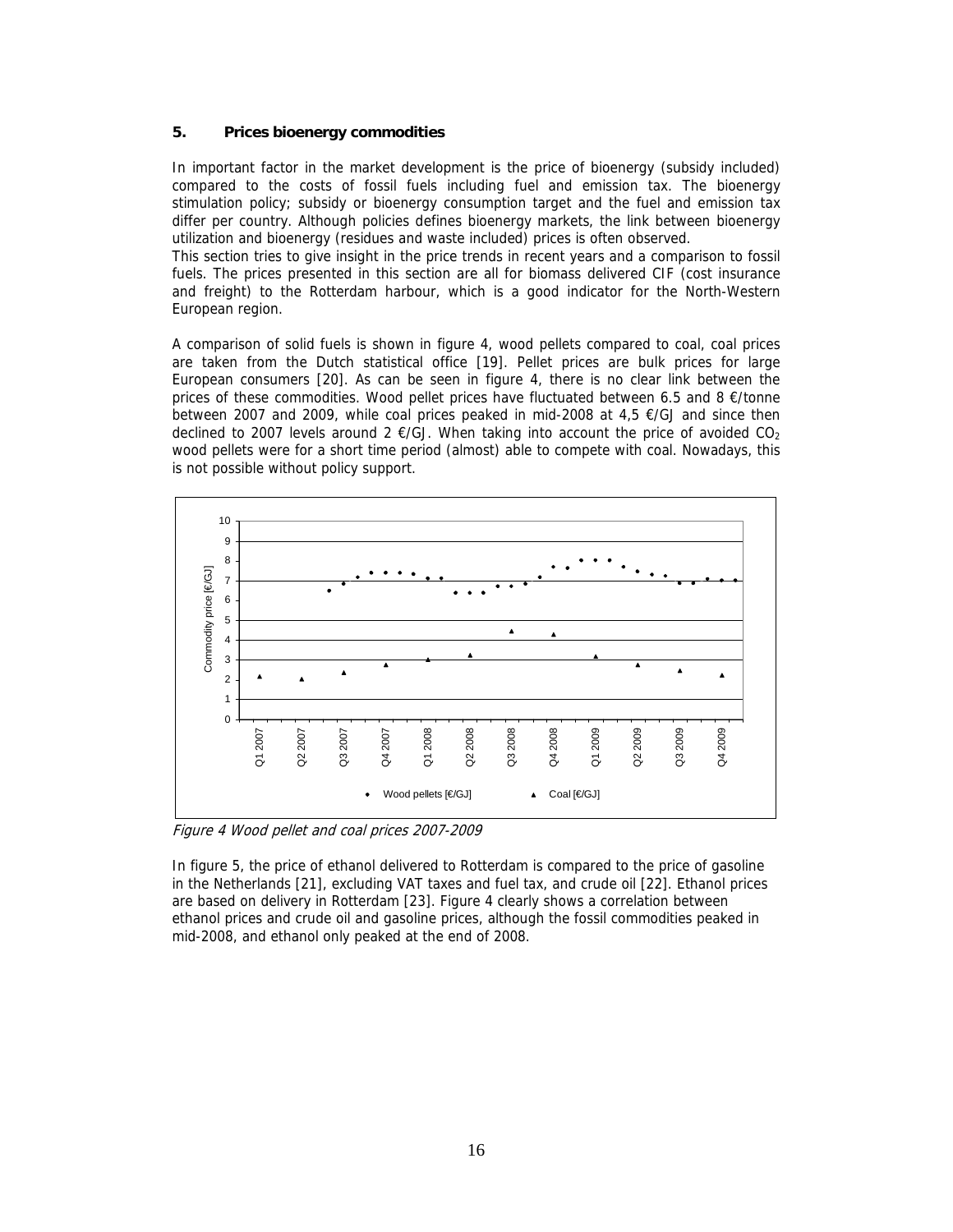

Figure 5 Ethanol, gasoline and crude oil prices, 2007-2009

Similar to the correlation between ethanol and gasoline, figure 6 shows that also Rapeseed Methyl Esters (RME), conventional diesel and rapeseed oil are directly linked. Both RME and rapeseed oil prices [23] are for Rotterdam delivery, diesel prices are Dutch diesel prices excluding VAT taxes and fuel tax [21].



*Figure 6 Rapeseed Methyl Esters, Fossil fuel diesel and Rapeseed oil prices, 2007-2009*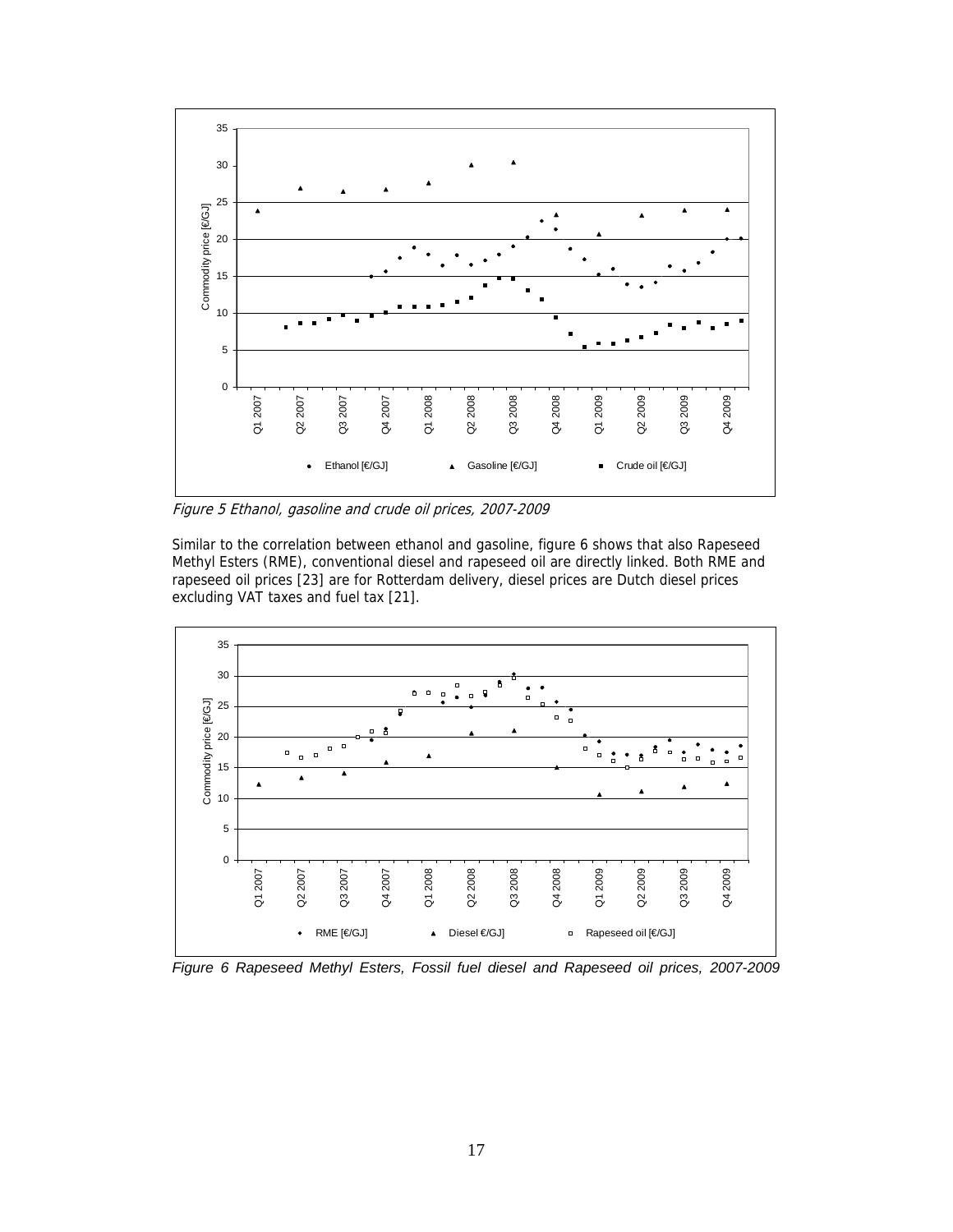#### **6. Overview of biomass trade flows, trends and drivers**

In Figure 7, a quantitative overview of the solid and liquid bioenergy imports and exports for the Task 40 member countries is given for 2004 and 2007. These numbers should be used with care – in many cases, they are based on estimates and are often incomplete due to lack of reliable statistical data. Especially for exports, the end-use in the importing country is often unknown, e.g. whether traded ethanol is used as a transport fuel or used for other purposes.

The uncertainty of the collected is also evident when we compare the data collected by Task 40 members to statistics of the International Energy Agency. In table 3, trading flows from country reports and IEA statistics are expressed as percentage of domestic consumption. Domestic consumption is taken from the IEA statistics. As can be seen from table 3, these numbers differ, in some cases marginally, in a few cases (Norway, Sweden, UK) substantially. This is due to several factors:

- Trade secrecy: often, trade flows are small, and trade is bilateral. This is especially still the case for solid biomass. In these cases, it is difficult to get accurate information on volumes and origin because of confidentiality reasons.
- Informality of markets: often markets are informal and difficult to monitor. A typical example is the trade in fuel wood. Also wood chip trade is difficult to monitor: the quality of statistics may be so weak that they be misleading.
- Evasion of import duties: to avoid paying import duties, ethanol and biodiesel are sometimes blended with other chemicals, so that they fall under another tariff code, and no duties have to be paid. In such cases, naturally these biofuels are also not properly accounted for in trade statistics.
- Definition of 'domestic' production: Import of feedstocks to produce biofuels 'domestically': especially for biodiesel production, it has become common to import vegetable oils, and produce biodiesel domestically, while this technically is indeed domestic production, a large part of the energy content has been produced abroad. As the vegetable oils are imported, but the end-sue if often not clear at that point, it is difficult to account those flows as bioenergy trade.
- Indirect imports: Similarly, many countries import large quantities of wood in the form of roundwood or wood chips. The residues from this wood (e.g. black liquor or bark) are used for energy purposes, and count as domestic energy, even though the feedstock was produced abroad.
- Fragmented data: in many cases, data on trade flows is incomplete or scattered over different organisations.

|                    |        | Austria | Belgium | Brazil      | Canada         | Finland | Germany     | Italy | Netherlands | Norway   | Sweden      | $\leq$ | USA            |
|--------------------|--------|---------|---------|-------------|----------------|---------|-------------|-------|-------------|----------|-------------|--------|----------------|
| IEA                | Import | 14      | 31      | $\mathbf 0$ | $\overline{2}$ | 0       | $\mathbf 0$ | 22    | 30          | 5        | 0           | 11     |                |
|                    | Export | 9       | 3       | 3           | 0              | 1       | $\mathbf 0$ | 0     | 3           | $\Omega$ | $\mathbf 0$ | 3      | 0              |
| Country<br>reports | Import | 18      | 30      | $\mathbf 0$ | ◂              | 3       |             | 10    | 36          | 12       | 11          | 22     | $\overline{2}$ |
|                    | Export |         |         |             |                |         |             |       |             |          |             |        |                |
| task 40            |        | 10      | ◀       |             | 4              | 4       |             | 15    | 10          | 4        | 0           | 3      |                |
|                    |        |         |         |             |                |         |             |       |             |          |             |        |                |

Table 3 Import and export of bioenergy expressed as percentage of the domestic combustible renewable consumption  $[1-3]$ ,  $[7]$  –  $[18]$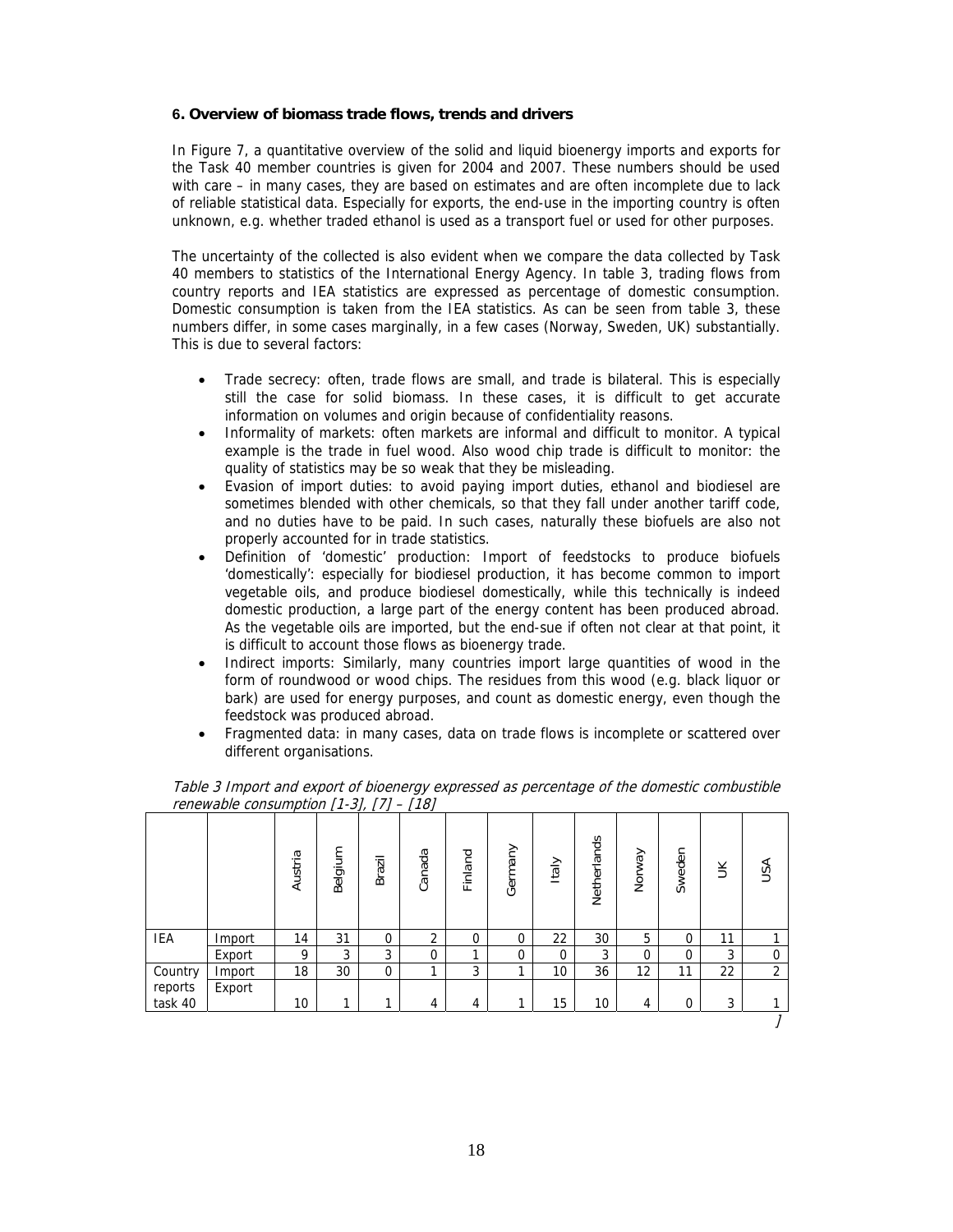

Figure 7 International traded bioenergy flows in Task 40 countries. Numbers should be considered as rough estimates, they do not necessarily include all biomass streams. Based on the available country reports [7] – [18]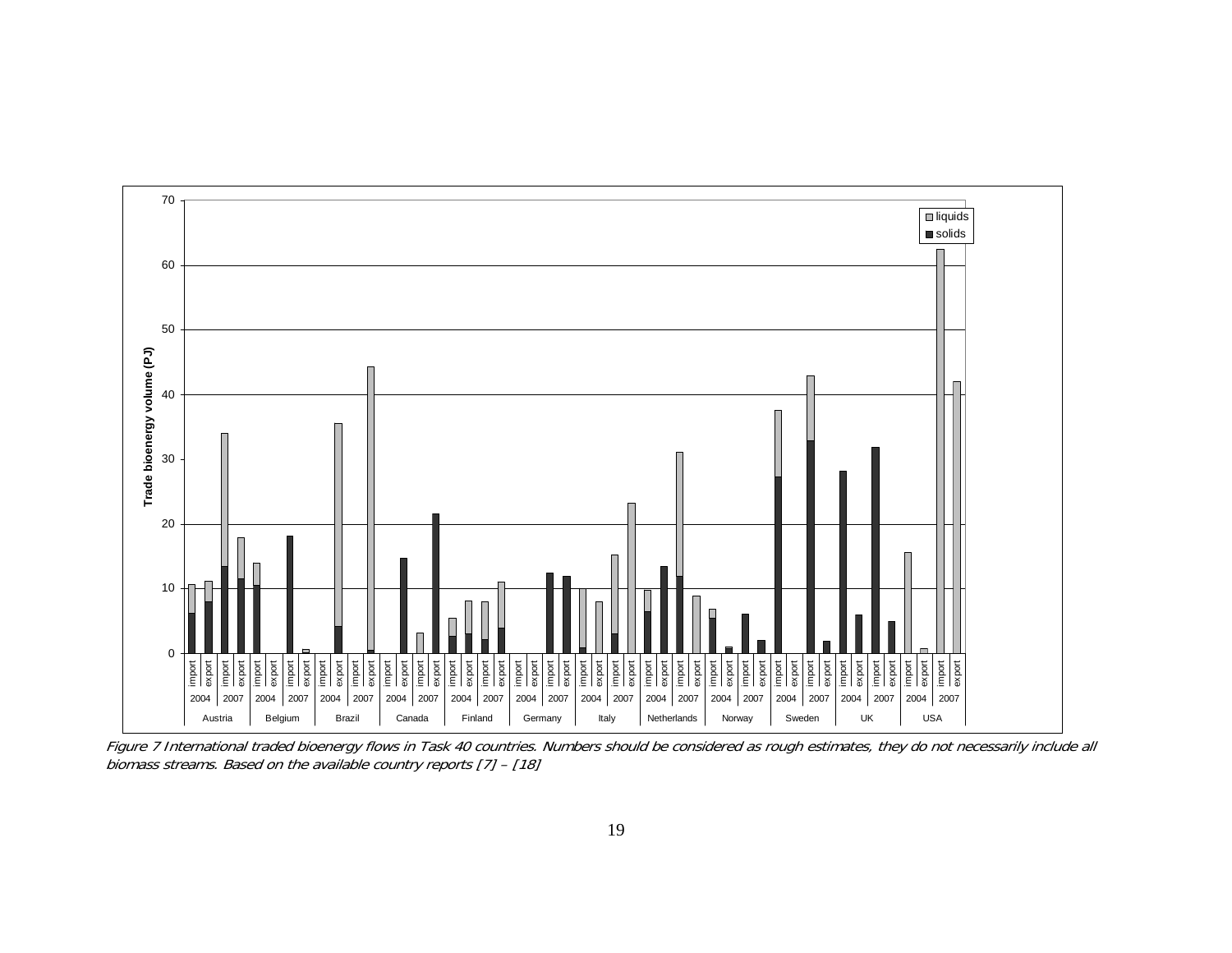## **6.1 Trends**

Notwithstanding the uncertainties discussed above, a number of developments and trends can be derived from the information presented in sections 2-4:

Between 2004 and 2007, the absolute amount and share of bioenergy in the total energy system has increased in all task 40 member countries except for Canada, the US and Norway. In some countries, the increase has been substantial, e.g. doubling in Belgium and Germany.

International bioenergy trade has played an important role in this increase: summed up over all Task 40 countries, the total trade volume of both imports and exports has increased by about a factor of 2 between 2004 and 2007 (see table 4). The increase was mainly due to a strongly rising trade in liquid biofuels (164% increase in total imports, 172% increase in exports), while the trade in solid biomass increased more moderately (51% and 16%).

Table 4. Overview of total imports and exports of liquid and solid biomass in 2004 and 2007 from the Task 40 member countries

| Total imports | 2004  | 2007  | Increase by |
|---------------|-------|-------|-------------|
| Solids (PJ)   | 87.4  | 131.8 | 51%         |
| Liquids (PJ)  | 50.5  | 133.4 | 164%        |
| Total (PJ)    | 137.9 | 265.2 |             |
| Total exports | 2004  | 2007  |             |
| Solids (PJ)   | 50.1  | 58.4  | 16%         |
| Liquids (PJ)  | 48.6  | 132.2 | 172%        |
| Total (PJ)    | 98.7  | 190.6 |             |

In countries such as Belgium, Denmark and the Netherlands, a substantial part of the electricity produced from biomass is based on imported feedstocks (mainly wood pellets and wood chips). On the other hand, Canada and the USA remain mainly exporters of wood pellets to Europe, with domestic consumption for electricity production being negligible up until 2010. This may however change in the future.

In almost all European countries, the import of liquid biofuels (especially biodiesel) has increased: Austria, Belgium, Germany, Italy and the Netherlands are clear examples. An interesting exception is Denmark, exporting biodiesel produce from rapeseed. The US have become a major importer and (re-)exporter of biodiesel in 2007-2008. The export volumes of biodiesel increased by a factor of 50 between 2004 and 2007. At the same time, ethanol exports from Brazil to the US peaked in 2008, but have decreased since then.

Imports of vegetable oils to produce biodiesel (next to direct imports of biodiesel) have also increased, e.g. to Austria and the Netherlands. In Austria, this has also led to a substitution effect: as more and more rapeseed oil is used for biodiesel production, increasing amounts of soy and palm oil are imported for the production of example margarine.

Prices of liquid biofuels such as bioethanol and biodiesel, and even vegetable oils, show a strong correlation with those of gasoline and diesel. As in many EU countries, the required quota is reached by mandating blending for each seller of transport fuels, there is a direct substitution of gasoline and diesel. This seems to be more important than e.g. the prices of vegetable oil and ethanol. On the other hand, prices of solid biomass used for electricity production do not show this clear correlation, and are likely depending (also) on several other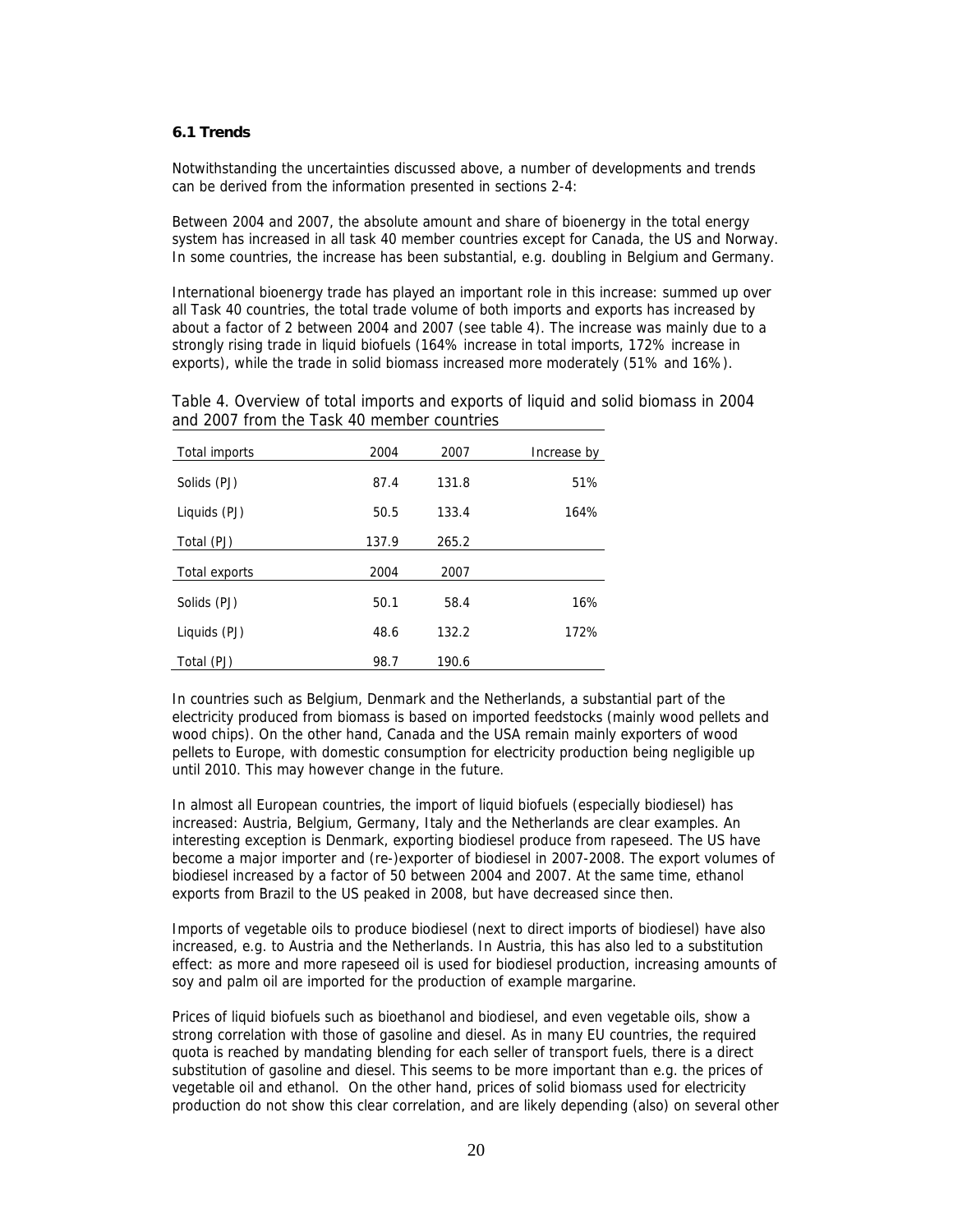factors, such as height of feed-in tariffs, prices of  $CO<sub>2</sub>$ , shipping costs and the costs for the raw material. However, no statistical analysis was performed to confirm these speculations, so they should be handled with care.

#### **6.2 Drivers**

#### Policy drivers:

For the vast majority of trade flows, supportive policies are the main driver. Especially the blending quota for liquid biofuels (5.75% in 2010, to increase to 10% in 2020) has been a major driver behind the imports of liquid biofuels. On top of that, the policy support for producing and blending biodiesel in the US has been a major driver for exports of biodiesel. Much of the large growth shown in figure 7 and table 4 is due to the extremely high growth of international trade in biodiesel, which was basically negligible in 2000, while it nowadays is comparable to the trade flows of ethanol and wood pellets.

Policies have also been an important driver for the trade of solid biomass for power generation in e.g. Belgium, Italy and the Netherlands, and for small-scale heat production in Italy.

Finally, it is of interest to point out that in the US, policies are actually designed to minimize imports, and maximizing US resource use, either for domestic use, or (even though perhaps unintentionally) for export.

#### Market and other drivers:

Next to policy driven trade, there are also examples of market driven trade: for example, Both Brazil and Canada have become exporters of respectively ethanol and wood pellets because of their ability to produce them at (much) lower costs (including shipping) than many EU countries and the USA. In some cases imports are driven by a high demand, and a simple lack of local resources (e.g. clean, woody biomass in the Netherlands and the UK). In other cases, the domestic resources may be available, but are simply more expensive: for example, fuel wood is imported by Austria from its eastern neighbours and by Norway from Sweden because of the price difference (mainly lower wages in the exporting countries). In Italy, in areas with no natural gas grid, (imported) wood pellets are a cheaper fuel to use than LPG or heating oil.

Only in a few cases, technological development and efficiency improvements drive trade: one example mentioned by Sweden is the growing demand for waste wood as fuel for efficient boilers equipped with advanced flue gas cleaning systems, able to meet the stringent emission demands.

Finally, the presence of a strong forestry industry seems to be also a driver for indirect imports (i.e. imports of raw wood and wood chips, and use of the resulting residues for energy), as is the case for Austria, Finland, Norway and Sweden.

#### **6.3 Other trends and barriers for bioenergy trade**

In the Task 40 country reports, also other trends and threats were reported:

Acceptance of bioenergy by consumers and policymakers as sustainable renewable energy sources is a key element in the further utilization of bioenergy potential worldwide. In many countries, large parts of the domestic potentials are not utilized, which can be both an opportunity and threat for international biomass trading.

The recent global financial crisis with its consequences (e.g. currency exchange ratio, less investments in bioenergy or at higher rates) was perceived as a threat for the development of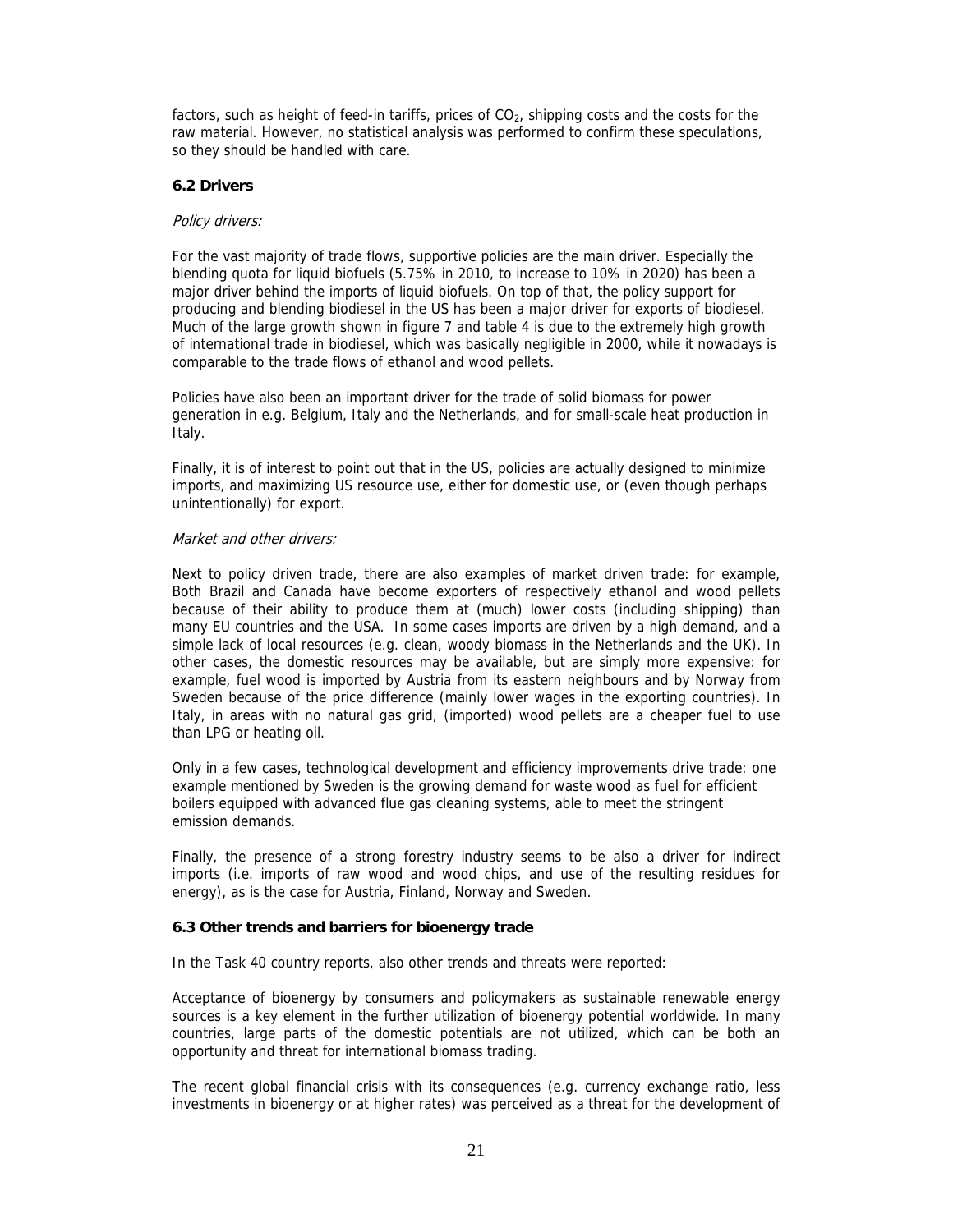a stable international bioenergy trading market. Also growing domestic demand can reduce international trade.

Low data availability is a threat for market transparency, a good "biomass production and trade monitoring system" is a possible solution to overcome lack of data or data inconsistency.

Economic attractiveness is often seen as a barrier of bioenergy consumption worldwide. Cost of bioenergy is a combination of, among others, production costs, transportation costs, policy subsidies or taxation and import / export tariffs. Transportation costs largely contribute to overall costs due to the underdevelopment logistical and infrastructural system, both in country of production and consumption. For overseas transport, the cost of shipment is a large fraction of transportation costs. Ship transportation costs skyrocketed in 2007 due to large demand for overseas transport of goods. Due to the economic dip those costs declined heavily after 2008.

The anti dumping measure of the EU for biofuels from the United States also add significantly to the overall cost and are especially by the US as a barrier for further market development. For other countries, import and export tariffs can be an issue. The categorisation is hereby important: ethanol is seen as agricultural product, biodiesel as industrial product. Different taxation schemes apply here.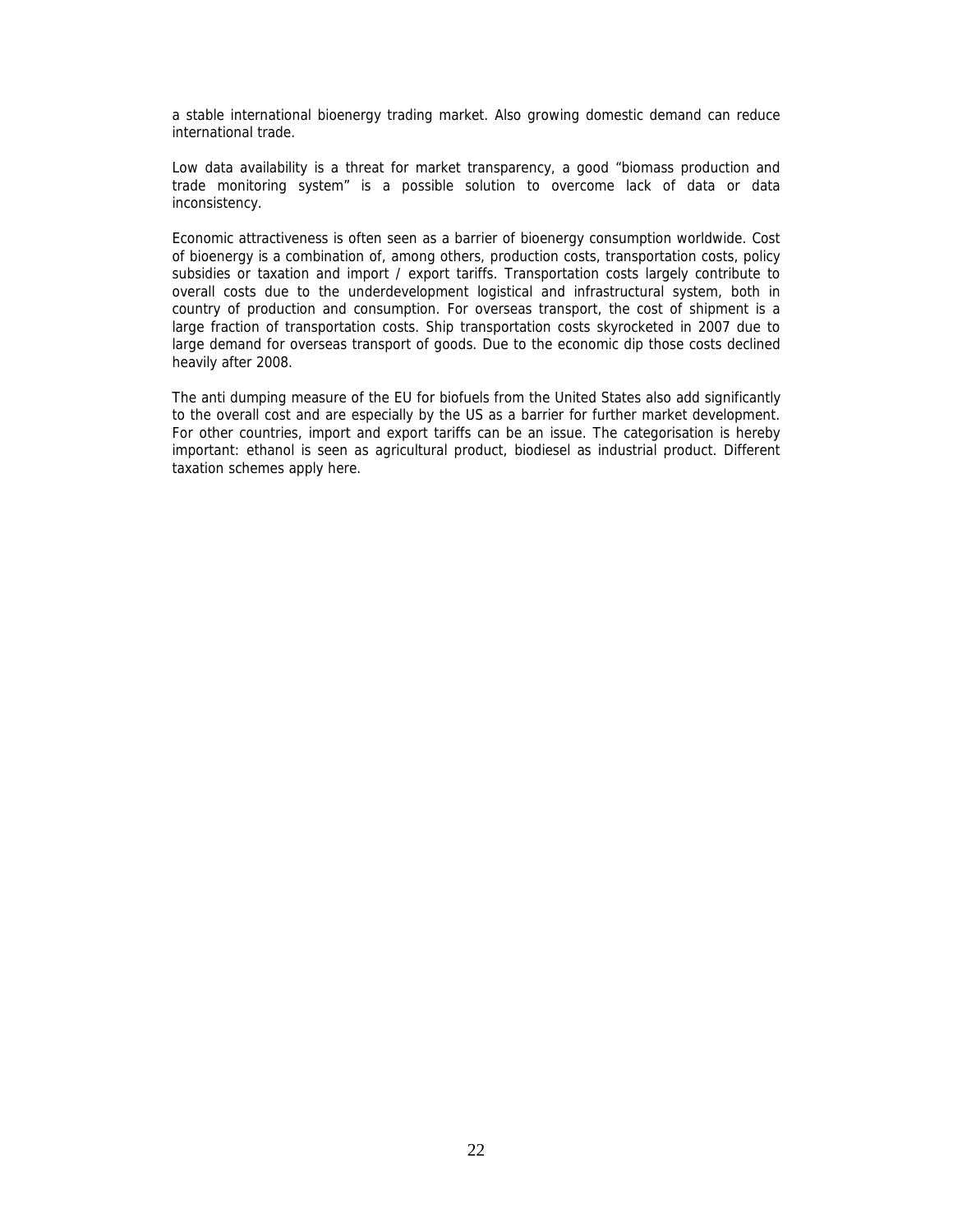#### **References**

- [1] IEA (International Energy Agency) 2009 IEA statistics, Energy balance of OECD countries 2009 edition
- [2] IEA (International Energy Agency) 2009 IEA statistics, Renewables information 2009, with 2008 data
- [3] IEA (International Energy Agency) 2009 IEA statistics, Energy balance of non-OECD countries 2009 edition
- [4] Koppejan, J., Elbersen, W., Meeusen, M., Bindraban, P., 2009, Beschikbaarheid van Nederlandse biomassa voor elektriciteit en warmte in 2020, report November 2009
- [5] Haas, R., et al. 2008. Strategien zur optimalen Erschließung der Biomassepotenziale in Österreich bis zum Jahr 2050 mit dem Ziel einer maximalen Reduktion an Treibhausgasemissionen. Wien : Energy Economics Group, Vienna University of Technology, 2008. Haas et all (Austria)
- [6] Junginger, M., Bolkesjø, T., Bradley, D., Dolzan, P., Faaij, A., Heinimo, J., Hektor, B., Leistad, Ø., Ling, E., Perry, M., Piacente, E., Rosillo-Calle, F., Ryckmans, Y., Schouwenberg, P., Solberg, B., Trømborg, E., da Silva Walter, A., de Wit, M. 2008, Developments in international bioenergy trade, Biomass and Bioenergy **32** 1717-729
- [7] Kranzl, L., Diesenreiter, F., Kalt, G. Country report Austria 2009, available at http://www.bioenergytrade.org/downloads/austriacr2009.pdf last accessed 11-aug-2010
- [8] Guisson, R., Marchal, D. Country report Belgium, September 2009 available at http://www.bioenergytrade.org/downloads/belgiumcountryreport2009task40.pdf last accessed 11-aug-2010
- [9] Walter, A. Brazil country report 2009, 2009 available at http://www.bioenergytrade.org/downloads/brazilcountryreporttask40.pdf last accessed 11-aug-2010
- [10] Bradley, D. Canada report on bioenergy 2009, July 7 2009, available at http://www.bioenergytrade.org/downloads/canadacountryreportjuly72009adjmar2320 10.pdf last accessed 11-aug-2010
- [11] Heinimö, J., Alakangas, E. Market of biomass fuels in Finland, 2009, available at http://www.bioenergytrade.org/downloads/finnishcr2009marketofbiomassfuelsinfinlan d.pdf last accessed 11-aug-2010
- [12] Fritsche, U.R., Hennenberg, K., Hünecke, K., Thrän. D., Witt, J., Hennig, C., Rensberg, N., Country report Germany, July 2009, , available at http://www.bioenergytrade.org/downloads/germanycroekodbfz2009ieabiot40.pdf last accessed 11-aug-2010
- [13] Cocchi, M., Capaccioli, S., Vivarelli, F., Country report 2009: Italy, september 2009, available at http://www.bioenergytrade.org/downloads/italycrtask40.pdf last accessed 11-aug-2010
- [14] Junginger, M., Jonker, G.J. (eds) (2010) IEA Bioenergy Task 40 / EUBIONETIII Country report for the Netherlands – Update for 2009. Report for IEA Bioenergy Task 40. Available at:
- http://www.bioenergytrade.org/downloads/countryreportnlupdate2009.pdf [15] Trømborg, E., Leistad, Ø., Country report 2009 for Norway, available at http://www.bioenergytrade.org/downloads/norwegiancountryreport09.pdf last accessed 11-aug-2010
- [16] Hektor, B., Country report Sweden, June 2009, available at http://www.bioenergytrade.org/downloads/swedencountryreport2009.pdf last accessed 11-aug-2010
- [17] Perry, M., Rosillo-Calle, F., TASK 40- Country Report for United Kingdom, Report T40UK5/09, June 2009, available at http://www.bioenergytrade.org/downloads/ukcountryreport0930july09.pdf last accessed 11-aug-2010
- [18] Hess, J.R., Jacobson, J.J., Nelson, R., Wolf, C., Country Report-United States, june 2009, INL/EXT-09-16132, available at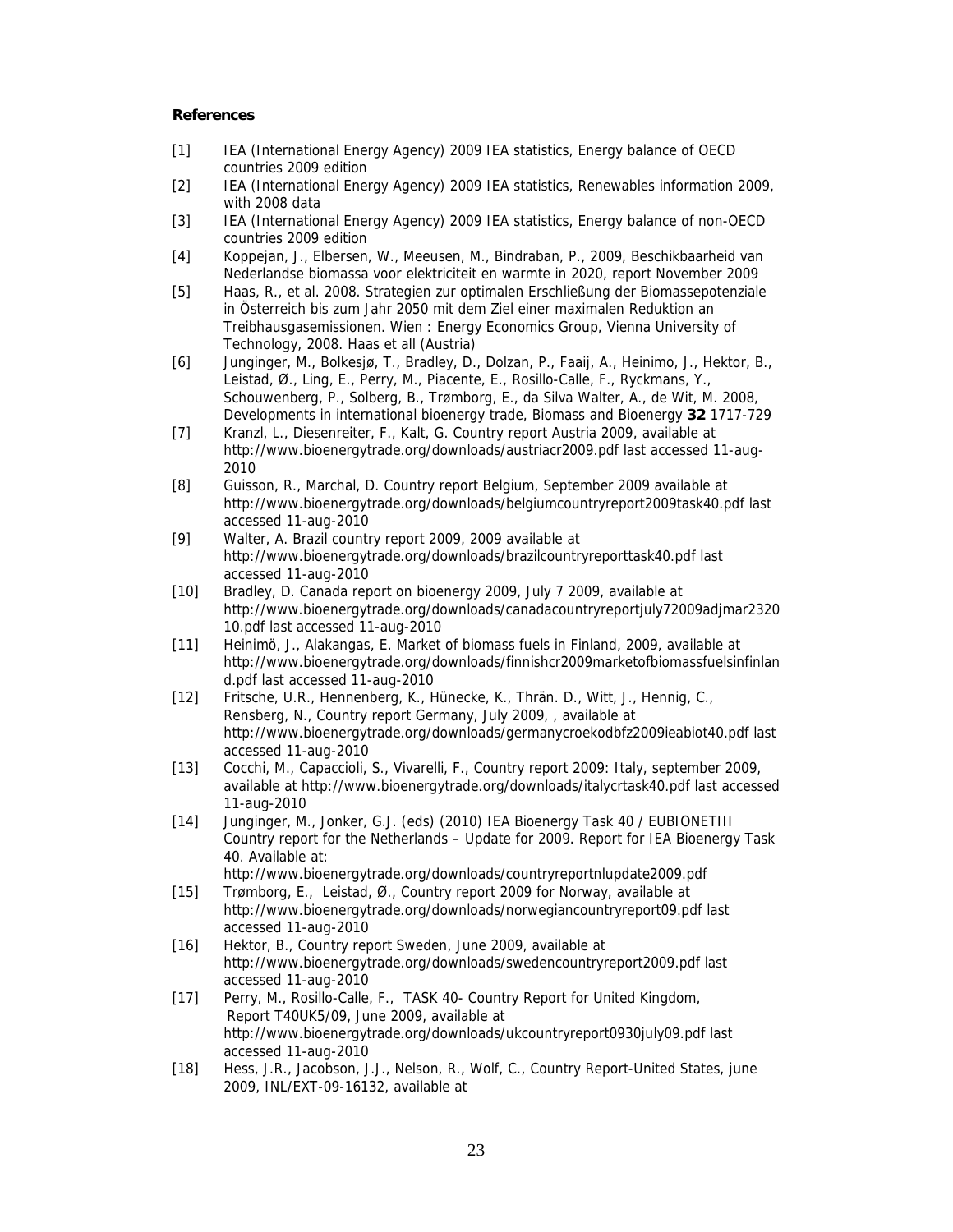http://www.bioenergytrade.org/downloads/usacountryreporttask40.pdf last accessed 11-aug-2010

- [19] CBS 2010. Ketelkolen; invoerprijs uit niet EU-landen. Statline table, http://statline.cbs.nl
- [20] http://www.pelletcentre.info/cms/site.aspx?p=11611
- [21] CBS adviesprijs motorbrandstof
- [22] Indexmundi (2010) crude oil prices dates Brent (http://www.indexmundi.com/commodities)
- [23] personal communications, Bald Sinke, Nidera trading company Rotterdam
- [24] Heinimö, J., Junginger, M. (2009), Production and trading of biomass for energy an overview of the global status. Biomass and Bioenergy 33 (9), pp. 1310-1320, doi:10.1016/j.biombioe.2009.05.017
- [25] Rosillo-Calle, R., Pelkmans, L., Walter, A., (2009) A global overview of vegetable oils, with reference to biodiesel. A report for the IEA Bioenergy Task 40. June 2009. Available at:

http://www.bioenergytrade.org/downloads/vegetableoilstudyfinaljune18.pdf

- [26] Faaij, A.P.C., Moreira, J.R., Chum, H., (convening lead authors chapter 2), IPCC special report on renewable energy sources, 2011, forthcoming.
- [27] EurObserv'ER, Biofuels barometer. Systèmes Solaires, in EurObserv'ER (2009), le Journal des energies renouvelable. 2009. p. 192-192.
- [28] Lamers, P., Hamelinck, C., Junginger, M., Faaij, A., (2011) International bioenergy trade – a review of past developments in the liquid biofuels market, accepted for publication in Renewable and Sustainable Energy Reviews, February 2011.
- [29] Sikkema, R., Steiner, M., Junginger, M., Hiegl, W., Hansen, M.T., Faaij, A. (2011) The European wood pellet markets: current status and prospects for 2020. Biofuels, Bioproducts and Biorefining, In press, March 2011.